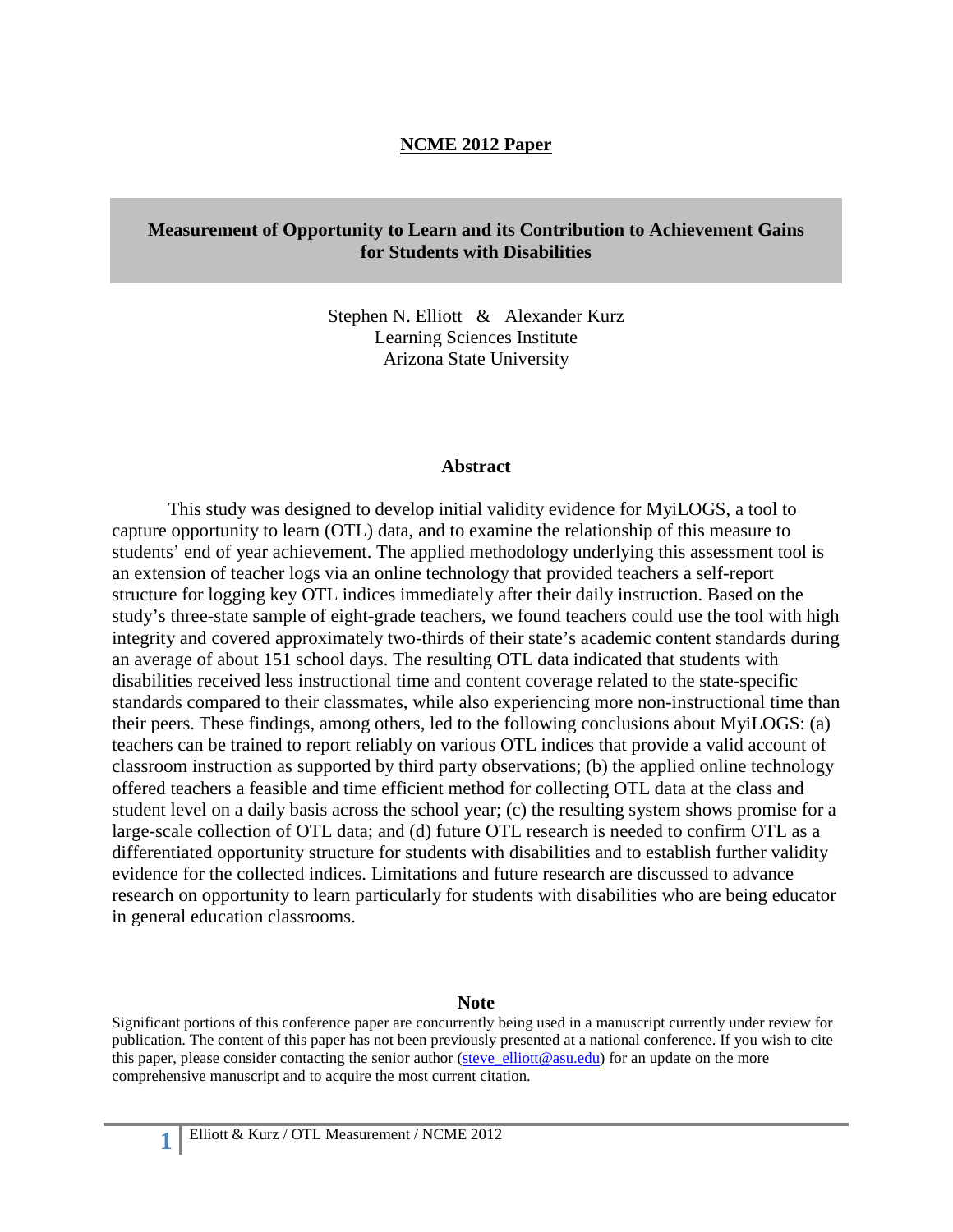Many educational stakeholders, policymakers, and researchers are interested in what children are learning in school and how teachers use class time. Every state in the country has content standards that they intend teachers to teach and students to learn, and they virtually all have 180 days of class time for teachers to deliver instruction. The research reported here focuses on the development of an instrument for quantifying the extent to which all students have the opportunity to learn (OTL) the intended curriculum as measured by instructional indicators of the enacted curriculum. This research was part of a larger investigation access to the general curriculum and the relationship of this access to students' performance on state wide assessments<sup>1</sup>.

## **What is OTL?**

For over 50 years, researchers have examined the inputs and processes necessary for producing important student outcomes (McDonnell, 1995). To this end, they have used a variety of indicators associated with the instructional dimensions of time, content, and quality of instruction (Kurz, 2011). Anderson (1986) acknowledged the use of varying conceptual definitions of OTL and suggested that "A single conceptualization of opportunity to learn coupled with the inclusion of the variable[s] in classroom instructional research . . . could have a profound effect on our understanding of life in classrooms" (p. 3686). Consistent with Anderson's suggestion, Stevens and Grymes (1993) proposed a "unified conceptual framework" of OTL to investigate "students' access to the core curriculum." that focused on four elements: content coverage, content exposure, content emphasis, and quality of instructional delivery. Although untested, their conceptualization of OTL has been adopted by a number of researchers (e.g., Abedi, Courtney, Leon & Azzam, 2006; Aguirre-Munoz et al., 2006; Wang, 1998; Herman & Abedi, 2004) and has resulted in OTL being characterized as a teacher effect related to the allocation of adequate instructional time for teaching a curriculum that requires various cognitive demands and instructional practices to produce student achievement.

We define OTL as the degree to which a teacher dedicates instructional time and content coverage to the intended curriculum objectives emphasizing high-order cognitive processes, evidence-based practices, and alternative grouping formats. The theoretical and empirical rationales for this definition are provided and used as the conceptual foundation for the constructs measured by *My instructional Learning Opportunity Guidance System* or MyiLOGS (Kurz, & Elliott, 2010), a new measure of OTL. The findings of this study have implications for educational equity, compliance with federal legislation, student achievement, and the validity of test score interpretations.

# **Why measure OTL?**

Both legal and empirical rationales stress the importance of examining OTL for students with and without disabilities. Legally, federal legislations mandate students' access to the general education curriculum including its academic standards (Individuals with Disabilities Education Act, 1997; Karger, 2005). In addition, the mandated participation of all students in assessments that assess grade-level standards further necessitates instruction with the content of these standards to ensure the validity of certain test score inferences (No Child Left Behind Act, 2002; Wang, 1998).

An empirical rationale for the measurement of OTL for students with disabilities is derived from research on the limited use of allocated time for instruction (Vannest & Hagan-Burke, 2010), low exposure to standards-aligned content (Kurz, Elliott, Wehby, & Smithson,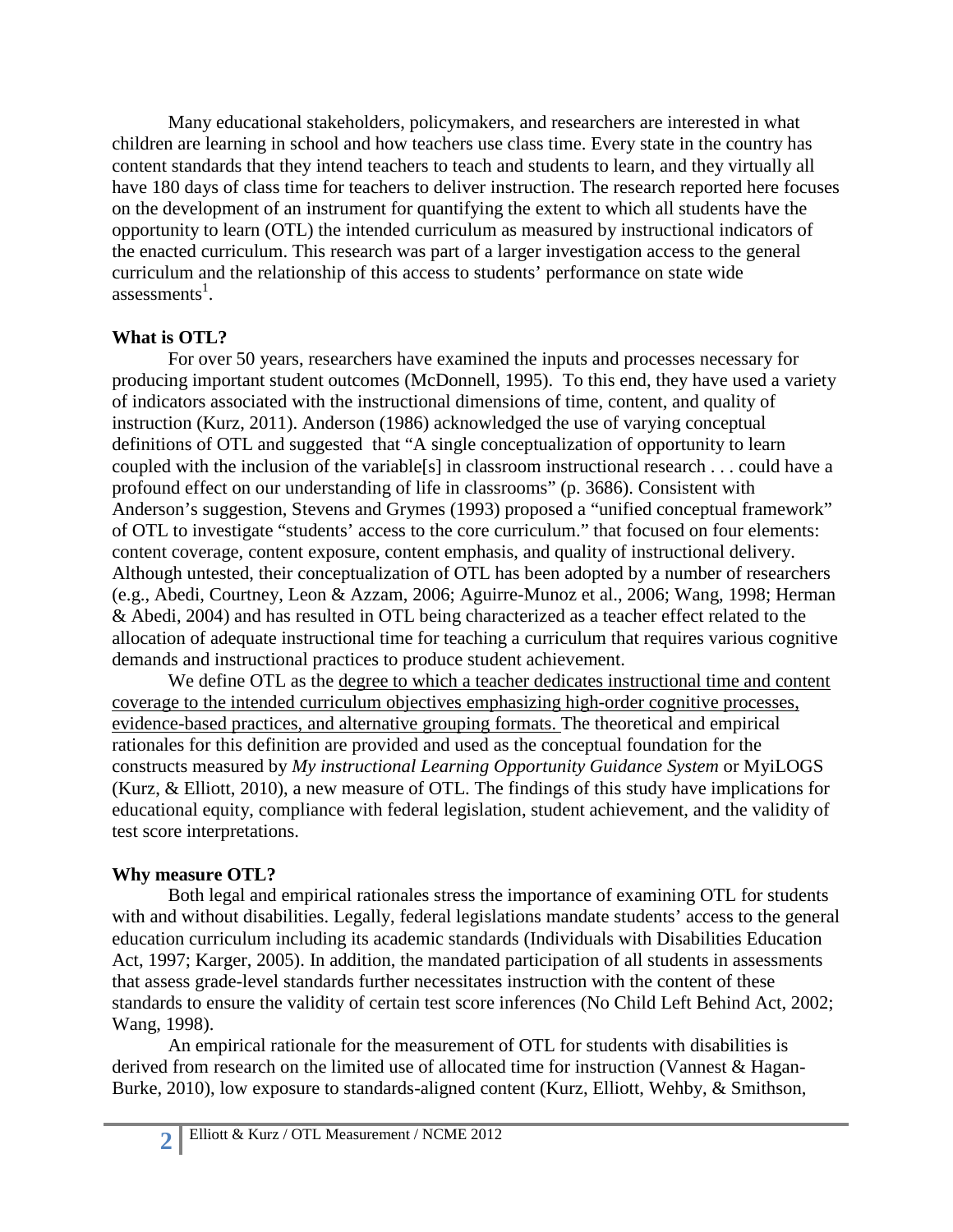2010), and inconsistent use of evidenced-based instructional practices (Burns & Ysseldyke, 2009), and poor instructional quality (Vaughn, Levy, Coleman, & Bos, 2002). Existing options for measuring aspects of OTL, such as the Surveys of the Enacted Curriculum (Porter & Smithson, 2001), are based on the concept of alignment, which addresses only one aspect of OTL at the class-wide level of instruction. Such measurement privileges content coverage and fails to account for OTL as a differentiated opportunity structure (Kurz, 2011), a vital concern for students with disabilities who are by law to receive instruction according to their individual needs.

Data on students' opportunity to learn the standards of the general curriculum is also critical to the validity of test score inferences from state test results used for accountability. The inclusion of all students with disabilities in test-based accountability is challenging, but still must result in reliable test scores that permit valid inferences about student achievement and the extent to which teachers and schools can be held accountable for this achievement. Not surprisingly, current accountability provisions in many states are making inferences about the instructional effectiveness of teachers and schools on the basis of test scores. Such test score interpretations, however, go beyond inferences about what students know and are able to do. These interpretations generally seek to attribute high student achievement to adequate instruction and low student achievement to inadequate instruction. These test score interpretations are subject to additional validity evidence including evidence of students' opportunity to learn the material that is being tested (AERA, APA, & NCME, 1999; D'Agostino et al., 2007; Kurz & Elliott, 2011). Thus, the importance of measuring OTL is not only critical to the validity of test score inferences but also to the overall premise underlying standards-based reform.

# **How Can OTL be Measured?**

Key dimensions of OTL are time, content, and quality (Kurz, 2010). Thus, one necessary multifaceted construct measured by an OTL instrument must be time. To provide students with the opportunity to learn the intended curriculum, teachers must invest instructional time dedicated to the respective knowledge and skills implicated in the intended curriculum. As such, previously used indicators of time such as "allocated time" are not suitable for operationalizing this OTL construct. Rather data are needed on time spent on teaching the academic standards of the general curriculum and, if applicable, any intended skills prescribed by a student's IEP. Prior research on time and learning further provides empirical support for examining student engagement and portion of work/task completion in conjunction with instructional time.

Content taught is also a multifaceted construct that must be integrated into the measurement of OTL. To provide students with the opportunity to learn the intended curriculum, teachers must cover the content implicated in the intended curriculum. Of interest is a teacher's content coverage of the academic standards of the general curriculum and, if applicable, any intended skills prescribed by a student's IEP. OTL indicators related to only "tested content" don't provide enough information. The desirable target of classroom instruction should be the broader intended curriculum, which subsumes the content of the assessed curriculum.

Instructional quality is the final multifaceted construct to be measured as part of a unified definition of OTL. To provide students with the opportunity to learn the intended curriculum, teachers can employ a range of instructional practices that have received empirical support. These include the use of guided feedback (e.g., Brophy & Good, 1986), reinforcement (e.g., Walberg, 1986), direct instruction (e.g., Gersten et al., 2009), student "think alouds" (e.g., Vaughn et al., 2000), and visual representations (e.g., Gersten et al., 2009). In addition,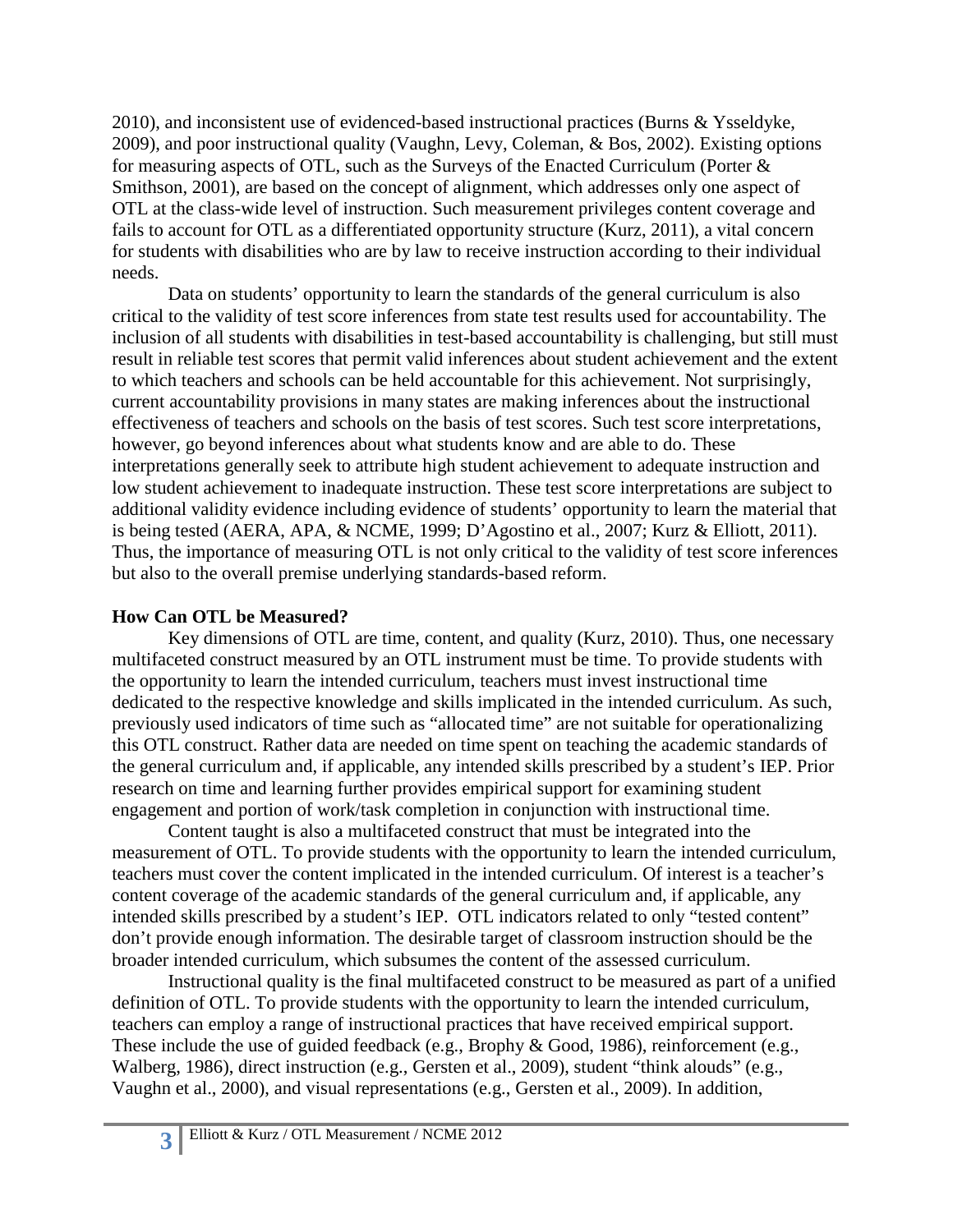researchers have identified grouping formats other than whole class (e.g., Elbaum et al., 2000) and cognitive processing demands (e.g., Porter, 2002), as important qualitative aspects of instruction. With respect to cognitive processing demands, several classification categories ranging from lower-order to higher-order cognitive processes have been suggested, most notably in Bloom's taxonomy of education objectives (Bloom, 1976). Three quality indicators have been identified: cognitive processing expectations, evidence-based instructional practices, and grouping formats. Little evidence exists to suggest one of these indicators is better than the other.

The multidimensional MyiLOGS model of OTL further represents each instructional dimension as a continuum that originates at zero. On the basis of theory and research, we established five OTL indicators and provided suggestions for operationally defined indices. These indicators and indices are defined in Table 1.

| <b>Dimension</b> | <b>Indicator</b>           | <b>Definition</b>                                                                                                                      | <b>Index</b>                                                                                                                   |
|------------------|----------------------------|----------------------------------------------------------------------------------------------------------------------------------------|--------------------------------------------------------------------------------------------------------------------------------|
| Time             | Instructional<br>Time      | Instructional time dedicated<br>to teaching the general<br>curriculum standards and, if<br>applicable, any intended IEP<br>objectives. | <b>IT:</b> Average amount of instructional<br>minutes spent on intended curriculum<br>objectives per day.                      |
| Content          | Content<br>Coverage        | Content coverage of the<br>general curriculum standards<br>and, if applicable, any<br>intended IEP objectives.                         | CC: Percentage of addressed<br>intended curriculum objectives.                                                                 |
| Quality          | Cognitive<br>Processes     | Emphasis of cognitive<br>process expectations along a<br>range of lower-order to<br>higher-order thinking skills.                      | CP: Sum of differentially weighted<br>percentages of instructional time<br>dedicated to each cognitive process<br>expectation. |
|                  | Instructional<br>Practices | Emphasis of instructional<br>practices along a range of<br>generic to empirically<br>supported practices.                              | IP: Sum of differentially weighted<br>percentages of instructional time<br>dedicated to each instructional<br>practice.        |
|                  | Grouping<br><b>Formats</b> | Emphasis of grouping<br>formats along a range from<br>individual to whole class<br>instruction.                                        | $GF:$ Sum of differentially weighted<br>percentages of instructional time<br>dedicated to each grouping format.                |
|                  |                            | Note. Emphasis can be operationalized as the amount of instructional minutes.                                                          |                                                                                                                                |

Table 1 *Instructional Dimensions, Indicators, Definitions, and Operational Indices of OTL*

# **What Should be Considered When Assessing OTL in Classrooms?**

Data on the five OTL indices specified in Table 1 can be collected through a variety of methods including teacher self-report and direct observation. For purposes of our conception of OTL, the instructional dimensions of OTL related to time, content, and quality can be operationalized and subsequently documented using (a) observers who conduct classroom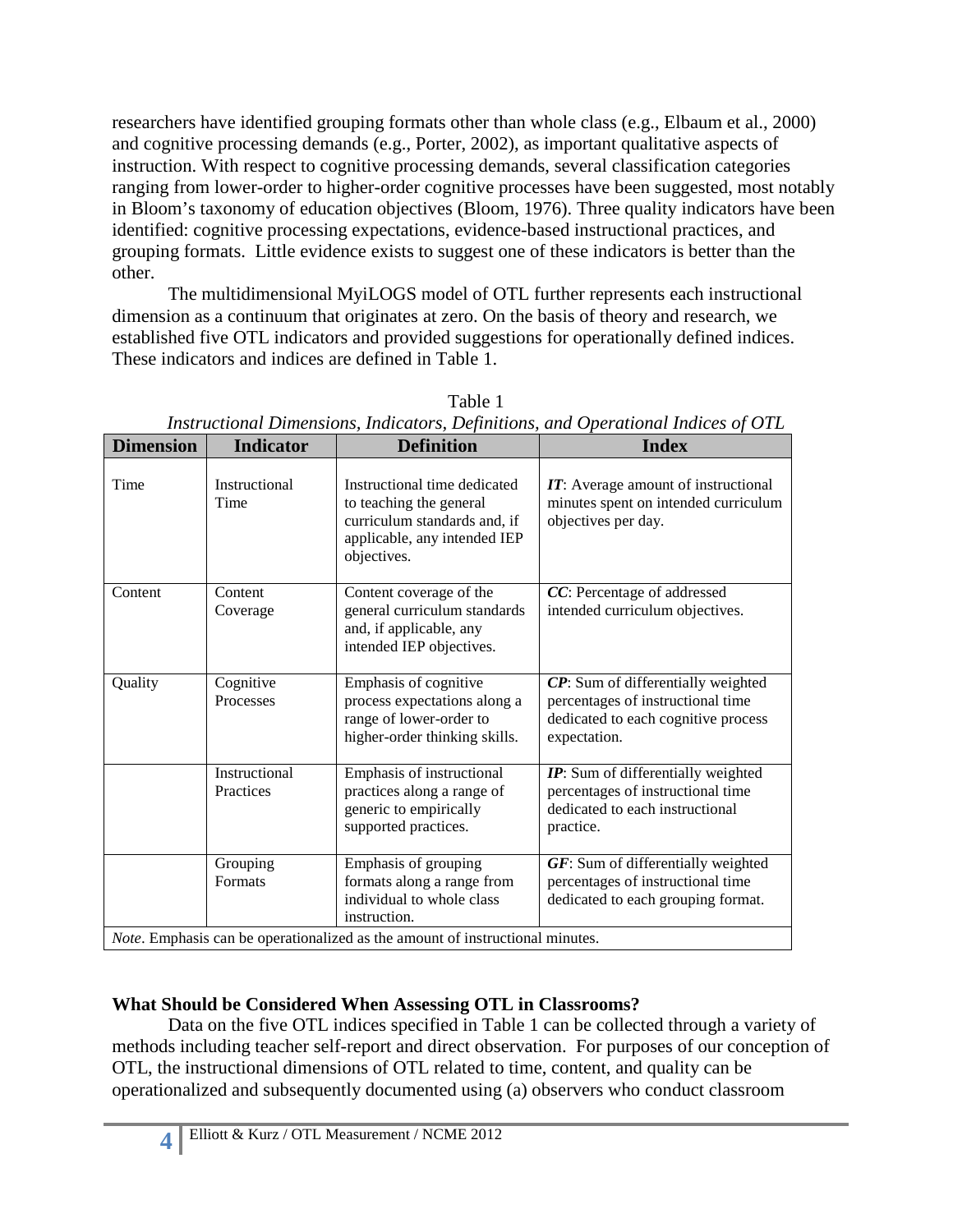observations or code videotaped lessons, or (b) teachers who self-report on their classroom instruction via annual surveys or daily logs. Third-party observations and teacher surveys are the most frequently used methods, each with a unique set of advantages and challenges (Rowan & Correnti, 2009).

Third-party or independent observations are often considered the "gold standard" for classroom research, but the high costs associated with this method limit its large-scale application for measuring OTL. Moreover, the complexity and variability of classroom instruction across a school year (Jackson, 1990; Rogosa, Floden, & Willett, 1984) raise generalizability and representativeness questions. For example, how many observations are necessary to generalize to a teacher's entire enacted curriculum? Annual surveys, on the other hand, are relatively inexpensive but rely exclusively on teacher memory for the accurate recall of the enacted curriculum. To address these assessment and measurement challenges, Rowan, Camburn, and Correnti (2004) suggested a third alternative, namely the use of periodically completed teacher logs. Teacher logs are intended to (a) reduce a teacher's response burden by focusing on a discreet set of behaviors, (b) increase accuracy of teacher recall by focusing on a recent time period, and (c) increase generalizability by using a representative sample of school days across a school year.

As part of their Reform Up Close study, Porter and colleagues used a variety of methods to collect data on teachers' enacted curriculum including daily logs, weekly surveys, classroom observations, and questionnaires (Porter, Kirst, Osthoff, Smithson, & Schneider, (1993). The agreement was consistently above .60 between classroom observations and teacher log data (calculated on each observation pair and averaged over all pairs) along the dimensions of broad content area (A), subskills within broad content area (AB), delivery of content (C), and cognitive demand (D). Porter and colleagues also noted significant correlations between log data and questionnaire data on content area of .50 to .93 in mathematics and of .61 to .88 in science (Smithson & Porter, 1994). Based on his own research and a number of studies investigating the validity of survey data, Porter (2002) stated "survey data is [*sic*] excellent for describing quantity—for example, what content is taught and for how long—but not as good for describing quality—for example, how well particular content is taught" (p. 9).

For purposes of validating teacher logs, Camburn and Barnes (2004) discussed the challenges of reaching (inter-rater) agreement as one of their validation strategies including rater background, type of instructional content, level of detail (e.g., subskills) associated with content, and frequency of occurrence. Agreement percentages across eight literacy topics between observers and teachers ranged between 37% and 75% (average agreement of 52%) using four levels of emphasis (i.e., primary focus, secondary focus, touched on only briefly, not a focus). The agreement percentages between two observers ranged between 52% and 90% (average agreement of 66%). On the basis of their results, Camburn and Barnes expressed confidence in teacher logs to measure instruction at grosser levels of detail and for activities that occurred more frequently. Rowan and Correnti (2009) concluded that teacher logs are (a) "far more trustworthy" than annual surveys to determine the frequency with which particular content and instructional practices are enacted; and (b) yield "nearly equivalent" data to what would be gathered via trained observers. Still, however, it seems that third-party observations are more highly regarded by a number of researchers for determining aspects of child-instruction or teacher-child interactions (Connor et al., 2009; Pianta & Hamre, 2009).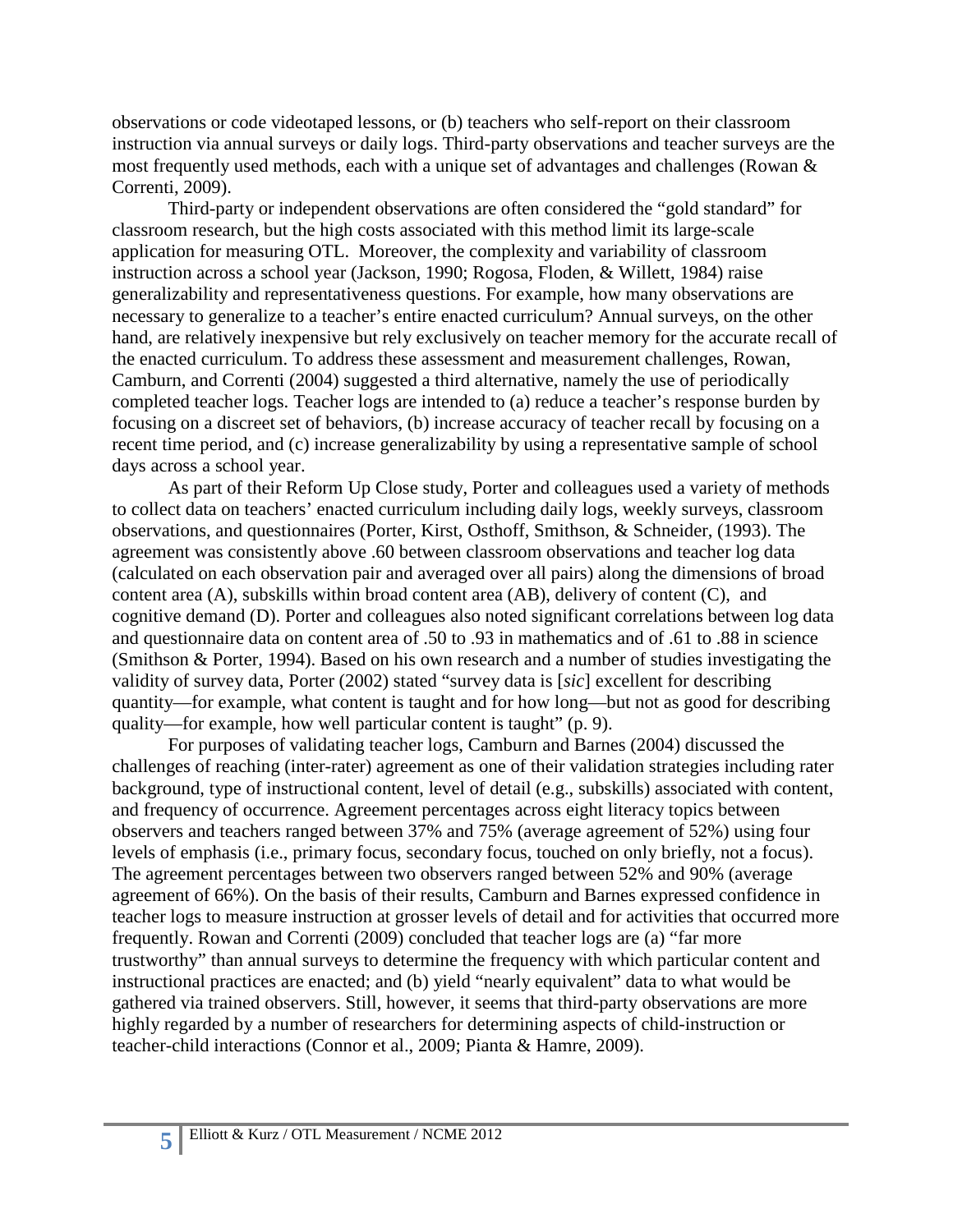*What should be measured?* Based on our review of research, the answer to "what" should be measured for purposes examining OTL is: instructional time, content covered in the intended curriculum, and teacher actions that involve higher-order cognitive processes, evidencebased practices, and alternative grouping formats.

*At what level should we measure classroom instruction?* This question is also related to the nested nature of OTL within classrooms and challenges researchers to locate and sample for OTL. One of the first challenges is to decide the number of measurement occasions for purposes of documenting OTL at the enacted curriculum level. Rowan and Correnti (2009), who used daily teacher logs to measure different aspects of a teacher's enacted curriculum, decomposed variance in time spent on reading/language arts instruction into three levels: time on instruction on a given *day* (Level 1), days nested within *teachers* (Level 2), and teachers nested within *schools* (Level 3). They found time on instruction varied from day to day with approximately 72% of the variance in instructional time among *days*, about 23% among *teachers* within schools, and about 5% among *schools*. Given their measurement system, Rowan and Correnti suggested 20 logs per year was optimal to reliably discriminate among teachers.

Connor et al. (2009), who used an observational measure, reported that different students nested within the same class may be experiencing different amounts and types of instruction. This finding highlights the need to think about the appropriate measurement level of OTL. That is, should OTL be documented at the student level or the classroom level? Most teacher selfreport measures collect information on the enacted curriculum at the class level. Given evidence of significant variation along key instructional dimensions of OTL for students within the same class, data on classroom-level OTL cannot necessarily be generalized to individual students and, in the case of students with disabilities, cannot yield information on the extent to which students' had the opportunity to learn their specific intended curriculum.

Croninger and Valli (2009) identified additional challenges related to the variability of instruction. Results from their 5-year longitudinal study of teaching reading in schools of poverty indicated that the majority of students received reading instruction from multiple sources in one or more locations. Croninger and Valli further noted that many students experienced more reading instruction outside their scheduled reading class than during their scheduled lesson. These findings underscore the challenge of accounting for all sources of instruction that contribute to a student's opportunity to learn his or her intended curriculum.

### **Research Questions Addressed**

The three questions that focused this research with MyiLGOS were:

1. Can teachers be trained to use MyiLOGS with high integrity to yield reliable OTL indices?

2. To what extent is there convergent and predictive validity evidence for the MyiLOGS indices?

3. What are the relations between student-based MyiLOGS indices and student achievement?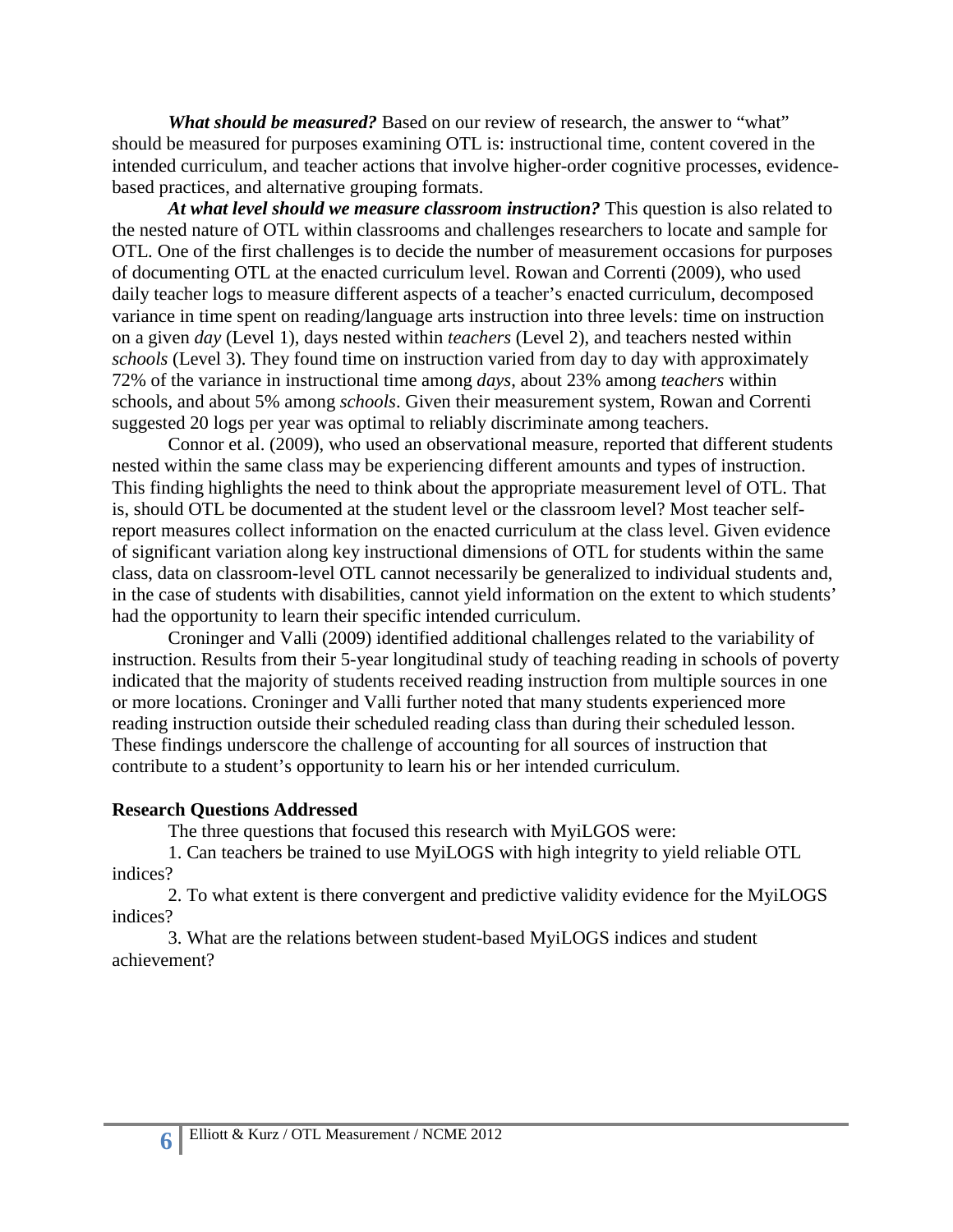### **Method**

### **Participants**

Teachers in Arizona, Pennsylvania, and South Carolina were trained to report on OTL indicators via MyiLOGS for their 8th-grade Mathematics (MA) and English/Language Arts (ELA) classes and two students with disabilities nested within their classes during the 2010-2011 school year. The teacher participant sample featured 38 general and special education teachers from seven middle schools in Arizona (*n* = 15 teachers), five middle schools in Pennsylvania (*n*  $= 12$  teachers), and five middle schools in South Carolina ( $n = 11$  teachers). Each general and special education teacher had to provide MA and/or ELA instruction to two 8th-grade students with disabilities. In case multiple teachers were involved in the instructional provision for these target students, participation was further contingent on the voluntary consent of all involved teachers. This inclusion criterion was employed to ensure that every teacher who provided target students with the opportunity to learn the subject-specific intended curriculum was participating in the study. The final sample included three co-teaching pairs in Arizona. All three co-teaching pairs were asked to discuss their respective instructional provisions prior to the general education teacher reporting on OTL via MyiLOGS. The state- and subject-specific breakdowns of schools, teachers, classrooms, and target students are described in Table 2. Several teacher participants logged multiple classrooms within or across subjects, which featured some of the same target students. To highlight this overlap across content areas, Table 2 also lists unique teachers and target students. In South Carolina, two classrooms featured only one target student due to school transfers during the year. In sum, the final subject-specific samples across states were comprised as follows: (a) 19 teachers provided OTL data on 20 MA classes featuring 39 nested target students; and (b) 23 teachers provided OTL data on 26 ELA classes featuring 50 nested target students. All teacher participants were compensated for their time spent on study-related tasks. Each teacher received a \$150 honorarium for participation in the MyiLOGS training, \$100 per month for using MyiLOGS to report on daily classroom instruction, and \$175 for the completion of the SEC at the end of study. It should be noted that all participants continued instructional logging through April, which resulted in data collection for five to eight months depending on start date.

|                                                                    | <b>Arizona</b> |            | Pennsylvania      |    |            | <b>South Carolina</b> |           |            |        |
|--------------------------------------------------------------------|----------------|------------|-------------------|----|------------|-----------------------|-----------|------------|--------|
| <b>Sample</b>                                                      | MA             | <b>ELA</b> | Unique            | MA | <b>ELA</b> | <b>Unique</b>         | <b>MA</b> | <b>ELA</b> | Unique |
| Schools                                                            |                |            |                   |    |            |                       |           |            |        |
| Teachers                                                           | 8              | ⇁          | $15$ <sup>*</sup> |    | 8          | 12                    | 6         | 8          |        |
| Classes                                                            | Q              | ⇁          |                   |    | 8          |                       | 6         | 11         |        |
| <b>Target Students</b>                                             | 18             | 14         | 22                | 10 | 16         | 19                    | 11        | 20         |        |
| <i>Note</i> . $MA = Mathematics$ ; $ELA = English/Language Arts$ . |                |            |                   |    |            |                       |           |            |        |
| <sup>a</sup> Includes three special education co-teachers.         |                |            |                   |    |            |                       |           |            |        |

Table 2 *Breakdown of Schools, Teachers, Classrooms, and Target Students by State and Subject*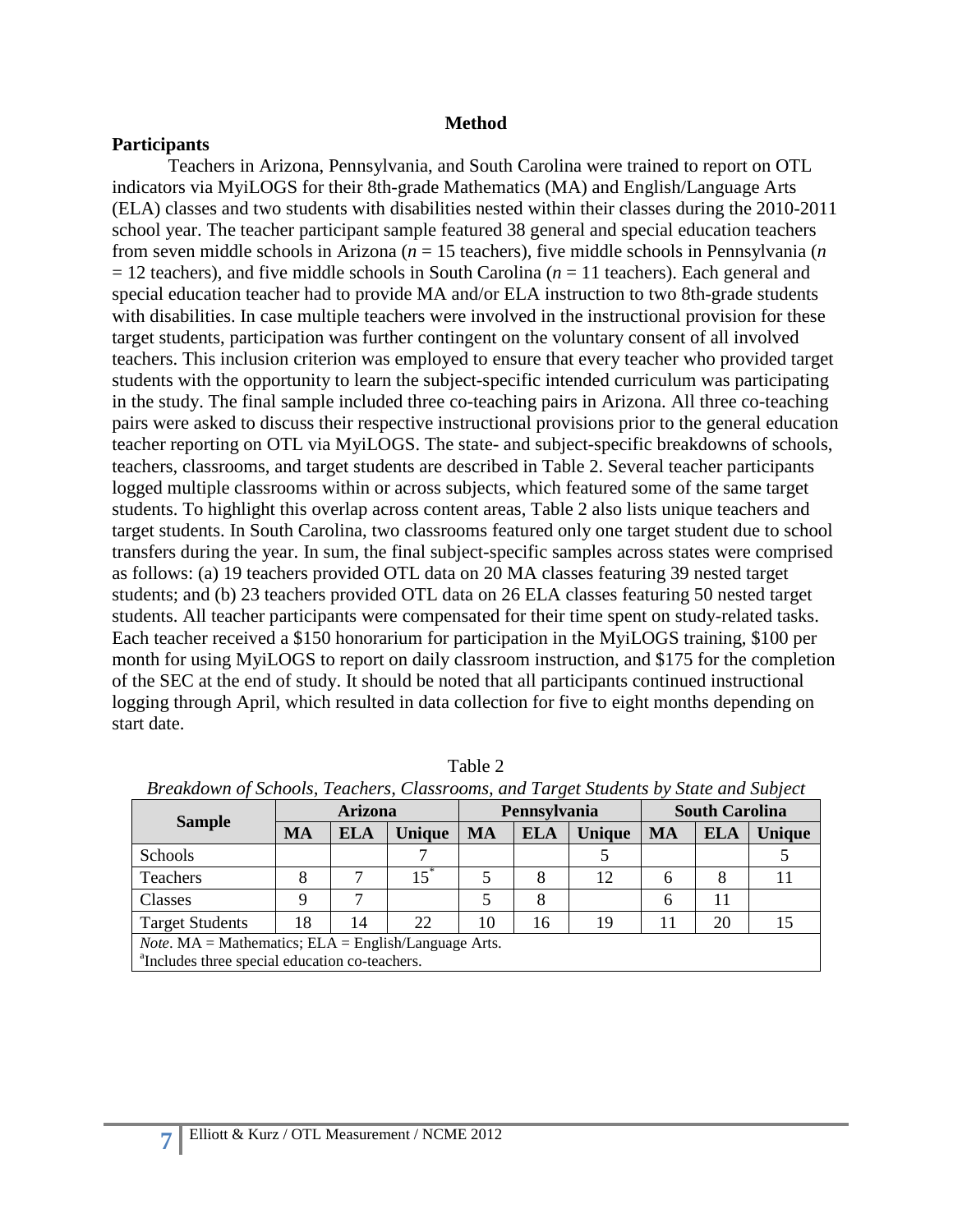|                            | $A\mathbf{Z}$                                                                                                                                                                                                                |           | PA               |       | <b>SC</b>        |           | <b>Total</b>     |      |  |
|----------------------------|------------------------------------------------------------------------------------------------------------------------------------------------------------------------------------------------------------------------------|-----------|------------------|-------|------------------|-----------|------------------|------|--|
| Characteristic             | $\boldsymbol{n}$                                                                                                                                                                                                             | (%)       | $\boldsymbol{n}$ | (%)   | $\boldsymbol{n}$ | (%)       | $\boldsymbol{n}$ | (%)  |  |
| <b>Gender</b>              |                                                                                                                                                                                                                              |           |                  |       |                  |           |                  |      |  |
| Female                     | 9                                                                                                                                                                                                                            | (75)      | 11               | (92)  | 9                | (82)      | 29               | (83) |  |
| Male                       | 3                                                                                                                                                                                                                            | (25)      | 1                | (8)   | $\overline{2}$   | (18)      | 6                | (17) |  |
| <b>Ethnicity</b>           |                                                                                                                                                                                                                              |           |                  |       |                  |           |                  |      |  |
| African American           | $\mathbf{1}$                                                                                                                                                                                                                 | (8)       | $\mathbf{0}$     | (0)   | $\boldsymbol{0}$ | (0)       | $\mathbf{1}$     | (3)  |  |
| Asian American             | $\boldsymbol{0}$                                                                                                                                                                                                             | (0)       | $\mathbf{0}$     | (0)   | $\boldsymbol{0}$ | (0)       | $\overline{0}$   | (0)  |  |
| Caucasian                  | 9                                                                                                                                                                                                                            | (75)      | 12               | (100) | 11               | (100)     | 32               | (91) |  |
| Hispanic                   | $\overline{2}$                                                                                                                                                                                                               | (17)      | $\overline{0}$   | (0)   | $\overline{0}$   | (0)       | $\overline{2}$   | (6)  |  |
| Other                      | $\overline{0}$                                                                                                                                                                                                               | (0)       | $\overline{0}$   | (0)   | $\theta$         | (0)       | $\overline{0}$   | (0)  |  |
| Role                       |                                                                                                                                                                                                                              |           |                  |       |                  |           |                  |      |  |
| <b>General Education</b>   | 12                                                                                                                                                                                                                           | (100)     | $\overline{7}$   | (58)  | 5                | (45)      | 24               | (69) |  |
| <b>Special Education</b>   | $\overline{0}$                                                                                                                                                                                                               | (0)       | 5                | (42)  | 6                | (55)      | 11               | (31) |  |
| <b>Degree</b>              |                                                                                                                                                                                                                              |           |                  |       |                  |           |                  |      |  |
| <b>Bachelor</b>            | 5                                                                                                                                                                                                                            | (42)      | 2                | (17)  | 6                | (55)      | 13               | (37) |  |
| Master                     | $\overline{7}$                                                                                                                                                                                                               | (58)      | 10               | (83)  | 5                | (46)      | 22               | (63) |  |
| Doctorate                  | $\boldsymbol{0}$                                                                                                                                                                                                             | (0)       | $\overline{0}$   | (0)   | $\theta$         | (0)       | $\Omega$         | (0)  |  |
|                            | $\boldsymbol{M}$                                                                                                                                                                                                             | <b>SD</b> | $\boldsymbol{M}$ | SD    | $\boldsymbol{M}$ | <b>SD</b> | $\boldsymbol{M}$ | SD   |  |
| <b>Years of Experience</b> | 7.6                                                                                                                                                                                                                          | 7.4       | 10.1             | 8.4   | 10.7             | 8.5       | 9.4              | 8.0  |  |
| PD Hours <sup>a</sup>      | 79                                                                                                                                                                                                                           | 83        | 141              | 168   | 205              | 216       | 140              | 166  |  |
|                            | <i>Note.</i> $AZ = Arizona$ ; $PA = Pennsylvania$ ; South Carolina = SC; $PD = Professional Development$ .<br><sup>a</sup> Indicates PD hours on state- and district-specific academic standards during the past five years. |           |                  |       |                  |           |                  |      |  |

Table 3 *Teacher Participant Characteristics by State*

All teachers who reported on OTL via MyiLOGS completed a teacher profile. Table 3 displays teacher characteristics by state including years of experience and professional development hours on state- or district-specific academic standards during the past five years. The teacher sample was predominately female and Caucasian with a majority of teachers holding a graduate degree. The Arizona subsample was exclusively comprised of general education teachers because the three special education co-teachers did not complete a profile.

For purposes of establishing the target student sample, state personnel assisted teachers in randomly selecting two students with disabilities nested in each studied classroom. To be eligible for selection, a target student had to have a current IEP that indicated his or her participation in either the regular state assessment or the state's grade-level alternate assessment (i.e., AA-MAS). This selection criterion was used to ensure that all target students were within the legal and legislative framework that mandated their grade-level instruction in the academic content standards of the general curriculum. The target student sample  $(N = 56)$  was largely comprised of males and students with learning disabilities. The Arizona subsample was predominately Hispanic and the subsamples in Pennsylvania and South Carolina were predominately Caucasian and African American, respectively. The Arizona subsample further featured a very large proportion of students on free/reduced lunch.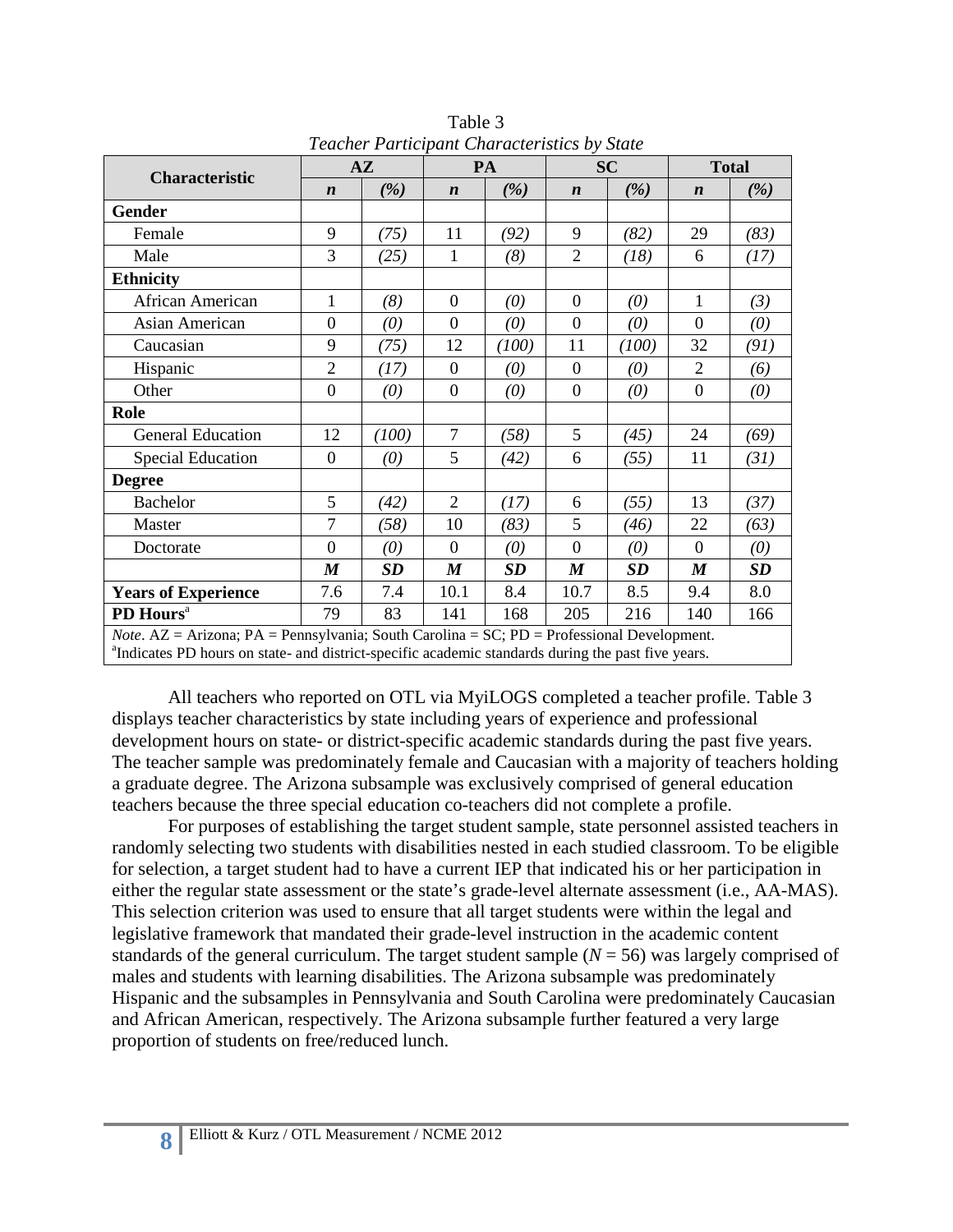## **Measures**

All teacher participants completed MyiLOGS (Kurz, Elliott, & Shrago, 2009), the SEC (Porter & Smithson, 2001), and a pre-study evaluation survey of MyiLOGS training and a poststudy MyiLOGS use survey. Teachers also administered their state-specific annual state achievement test used for accountability purposes. MyiLOGS served as the primary measure for determining students' opportunity to learn the intended curriculum. The SEC and achievement measure provided indices of similar and dissimilar constructs for initial validity analyses.

*My instructional Learning Opportunities Guidance System (MyiLOGS).* This online technology [\(www.myilogs.com\)](http://www.myilogs.com/) is designed to assist teachers with the planning and implementation of intended curricula at the class and student level. MyiLOGS features the statespecific academic standards of the general curriculum for various subjects and additional customizable skills that allow teachers to add student-specific objectives (e.g., IEP objectives). MyiLOGS provides teachers with a monthly instructional calendar that includes an expandable sidebar, which lists all intended objectives for a class (See Figure 1). Teachers drag-and-drop planned skills that are to be the focus of the lesson onto the respective calendar days and indicate the approximate number of minutes dedicated to each skill. After the lesson, teachers are required to confirm enacted skills, instructional time dedicated to each skill, and any time not available for instruction (due to transitions, class announcements, etc.) at the class level. In addition, two randomly selected days per week require further documentation. On these sample days, teachers report on additional time emphases related to the skills listed on the calendar including cognitive expectations, instructional practices, grouping formats, engagement, goal attainment, and time not available for instruction. This detailed reporting occurs at the class and student level along two two-dimensional matrices and two ratings. Teachers can further review a range of charts and tables that provide detailed information on their enacted curriculum and its relation to the intended curriculum (i.e., subject-specific academic standards and custom objectives). At the time of this initial study, the instructional reports were not available until after the project was completed. Screenshots of the MyiLOGS sample day matrices and ratings are displayed in Figure 2.

| <b>School: Desert Meadows</b>                                                                                                                                                                                                                                                   | Name: Teacher turquoise1005m                                                                                                                                                 | <b>Class: Tunnell Gr. 8 Math</b>                                                                                                                           | <b>View: Calendar</b>                                                                                                                                              |                                                                                                                                                                                             |                                                                                                                                                                                 |
|---------------------------------------------------------------------------------------------------------------------------------------------------------------------------------------------------------------------------------------------------------------------------------|------------------------------------------------------------------------------------------------------------------------------------------------------------------------------|------------------------------------------------------------------------------------------------------------------------------------------------------------|--------------------------------------------------------------------------------------------------------------------------------------------------------------------|---------------------------------------------------------------------------------------------------------------------------------------------------------------------------------------------|---------------------------------------------------------------------------------------------------------------------------------------------------------------------------------|
| <b>Return to main page</b>                                                                                                                                                                                                                                                      |                                                                                                                                                                              |                                                                                                                                                            | January 2011                                                                                                                                                       |                                                                                                                                                                                             | <b>Return to main page</b>                                                                                                                                                      |
| <b>Skills</b>                                                                                                                                                                                                                                                                   | Monday                                                                                                                                                                       | Tuesday                                                                                                                                                    | Wednesday                                                                                                                                                          | Thursday                                                                                                                                                                                    | Friday                                                                                                                                                                          |
| 51 Number/ Operations<br>52 Data Analy, Prob., Discrete Math<br>S2C1PO1 Use displays, how-whisker,<br>scatterplot<br>S2C1PO2 Inferences, 2 data sets<br>\$2C1PO3 Summary-shape of distribution<br><b>S2CIPO4 Blas, effective presentation</b><br><b>SZCIPOS Evaluate design</b> | <b>S3C3PO3 Linear equations and</b><br>Inequalities C 69 min.<br>Concept Review Bell Work C & min.<br><b>Time Not Available for Instruction</b><br>$Q_{A,min}$<br>呼ぎ /<br>×  | 3 Concept Review Bell Work C 10 min.<br>S3C3PO3 Linear equations and<br>Inequalities 70 min.                                                               | <b>4</b> S3C3PO3 Linear equations and<br>Inequalities 270 min.<br>Concept Review Bell Work @ 10 min.<br><b>Time Not Available for Instruction</b><br><b>O</b> nmin | 5 Concept Review Bell Work @ 10 min.<br><b>S3C3PO3 Linear equations and</b><br>Inequalities C 70 min.<br>Time Not Available for Instruction<br>$\overline{\mathbf{O}}$ o min.               | 6 Concept Review Bell Work C 12 min. 7<br>S3C3PO3 Linear equations and<br>Inequalities C 68 min.<br><b>Time Not Available for Instruction</b><br>$\overline{\mathbf{O}}$ o min. |
| S2C2PO1 Theoretical/experimental<br>SICIPOI Compare outcome/prediction<br>S2C2PO3 Sample space for dep/indep<br>SZCIPO1 Countine-order.regetition<br>\$2C3PO2 Counting-factorial notation<br>\$3C4PO1 Solve graph problems                                                      | Concept Review Bell Work 2 15 min. 10 Sub Instruction 2 60 min.<br>\$3C3PO3 Linear equations and<br>inequalities C 65 min.<br>Time Not Available for Instruction<br>O o min. | Time Not Available for Instruction<br>Comin.                                                                                                               | 11 S3C3PO3 Linear equations and<br>inequalities Q 45 min.                                                                                                          | 12 S3C3PO3 Linear equations and<br>inequalities C 65 min.<br>Concept Review Bell Work <a> 15 min.<br/>Time Not Available for Instruction<br/>0<sub>a min</sub></a>                          | 13 S3C3PO3 Linear equations and<br>14<br>inequalities C 60 min.<br>Review Comin.<br>Time Not Available for Instruction<br>O <sub>10 min</sub>                                   |
| 53 Patterns, Algebra, and Functions<br>54 Geometry and Measurement<br>55 Structure, Logic                                                                                                                                                                                       | s                                                                                                                                                                            | 昏ぐ                                                                                                                                                         |                                                                                                                                                                    |                                                                                                                                                                                             | Concept Review Bell Work @ 10 min.                                                                                                                                              |
| <b>Custom Skills/Activities</b><br>Orag skills from the calendar<br>here to delete them.                                                                                                                                                                                        |                                                                                                                                                                              | 17 Time Not Available for Instruction<br>U <sub>smin</sub><br>S3C3PO3 Linear equations and<br>Inequalities C 45 min.<br>Concept Review Bell Work Q 10 min. | 18 Time Not Available for Instruction<br><b>U</b> a min.<br>Concept Review Bell Work 10 min.<br><b>S3C3PO3 Linear equations and</b><br>inequalities Q 70 min.      | 19 Concept Review Bell Work @ 10 min. 20 Testing @ 68 min.<br><b>S3C3PO3 Linear equations and</b><br>Inequalities C 62 min.<br><b>Time Not Available for Instruction</b><br><b>Q</b> s min. | 21<br>Time Not Available for Instruction<br>$212$ min.                                                                                                                          |

*Figure 1*. Screenshot of the MyiLOGS calendar interface.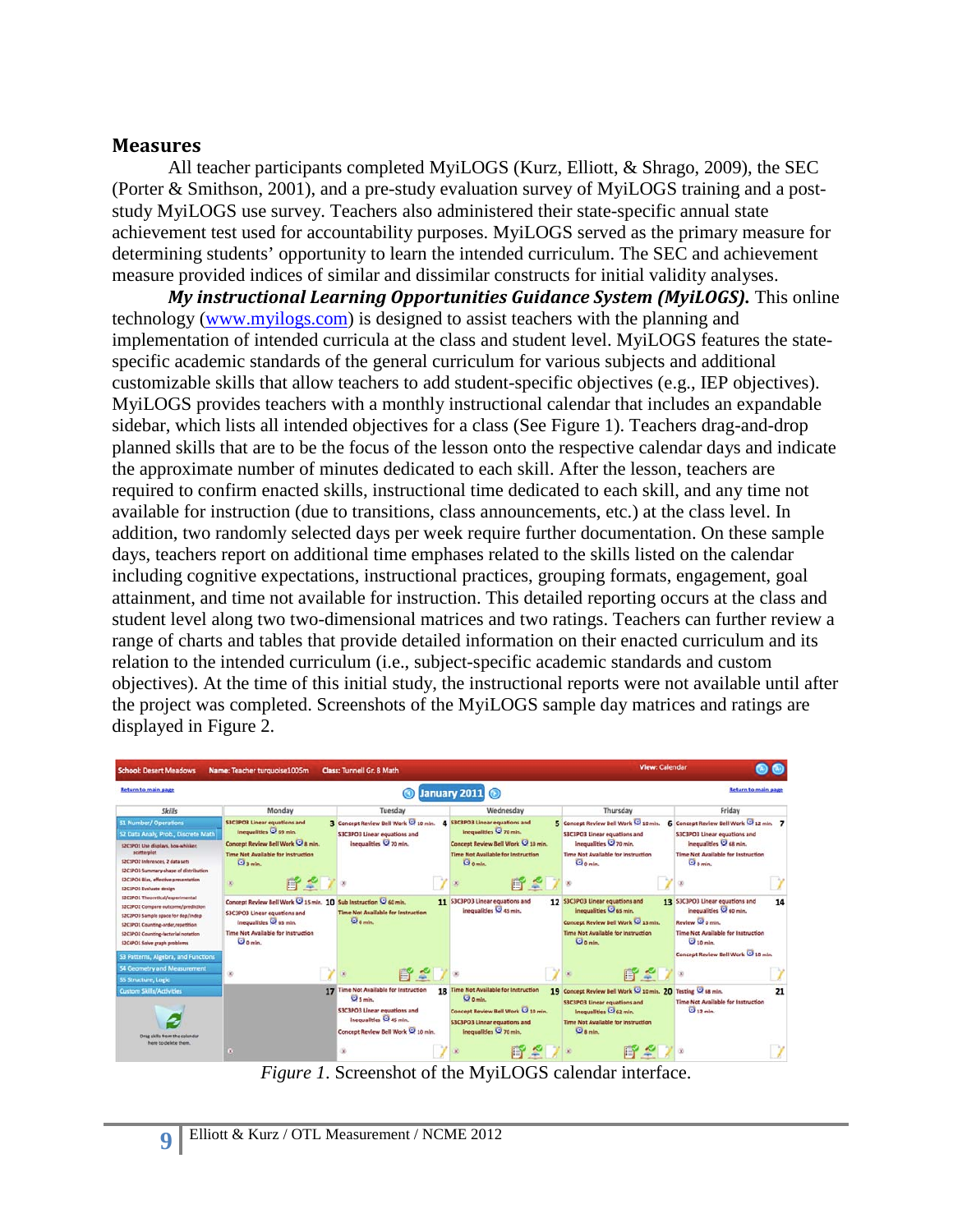| <b>Skill</b>                              |  |     | Attend Remember Understand/Apply Analyze/Evaluate Create Sum |  |  |    | <b>Calendar</b><br><b>Minutes</b> |
|-------------------------------------------|--|-----|--------------------------------------------------------------|--|--|----|-----------------------------------|
| S3C3PO3 Linear equations and inequalities |  | 120 | 45                                                           |  |  | 70 | 70                                |
| <b>Concept Review Bell Work</b>           |  |     |                                                              |  |  | 10 | 10                                |
| Time Not Available for Instruction        |  |     |                                                              |  |  |    |                                   |
| <b>Total:</b><br><b>Update Totals</b>     |  |     |                                                              |  |  | 80 | 80                                |

#### Estimated Time Allocation Across Cognitive Process Dimensions for: Tunnell Gr. 8 Math

#### Estimated Time Allocation Across Instructional Practices for: Tunnell Gr. 8 Math

| <b>Teacher Actions</b>                            | <b>Individual</b> | <b>Small Group</b> | <b>Whole Class</b> | <b>Sum</b> |  |
|---------------------------------------------------|-------------------|--------------------|--------------------|------------|--|
| <b>Provided Direct Instruction</b>                |                   |                    | 10                 | 10         |  |
| <b>Provided Visual Representations</b>            |                   |                    |                    | 5          |  |
| <b>Asked Questions</b>                            |                   |                    |                    | 10         |  |
| <b>Elicited Think Aloud</b>                       |                   |                    |                    | 0          |  |
| <b>Used Independent Practice</b>                  |                   |                    |                    | 0          |  |
| <b>Provided Guided Feedback</b>                   | 5                 | 5                  |                    | 10         |  |
| <b>Provided Reinforcement</b>                     |                   |                    | 10                 | 10         |  |
| <b>Assessed Student Knowledge</b>                 |                   |                    |                    | 0          |  |
| <b>Other Instructional Practices</b>              |                   |                    | 35                 | 35         |  |
| <b>Time Not Available</b>                         |                   |                    |                    | 0          |  |
| <b>Calendar Total: 80</b><br><b>Update Totals</b> |                   |                    |                    |            |  |

#### **Engagement Matrix for: Tunnell Gr. 8 Math**

| <b>Class Engagement</b>          | <b>Learning Goal Attainment</b>                                     |
|----------------------------------|---------------------------------------------------------------------|
| Not Engaged (0%)                 | $\bigcirc$ No effort or product observed (0%)                       |
| ◯ Low % of time (<50%)           | $\bigcirc$ Low effort or limited portion of work completed (<50%)   |
| ◯ Moderate % of time (50% - 80%) | ○ Moderate effort or moderate portion of work completed (50% - 80%) |
| High % of time (>80%)            | High effort or substantial portion of work completed (>80%)         |

*Figure 2*. MyiLOGS sample day matrices and ratings.

For the first matrix, teachers report on the instructional minutes allocated per skill along five cognitive process expectations for student learning adapted from the revised version of Bloom's taxonomy (Anderson, 2002). For the second matrix, teachers report on the instructional minutes allocated per instructional practice along three grouping formats. Teachers further rate engagement and goal attainment along a 4-point scale. Student engagement and successful work completion are two previously discussed indicators for purposes of determining academic learning time. The definitions for the cognitive process expectations and instructional practices are provided in Tables 4 and 5. The grouping formats were defined as: (a) *Individual*: Instructional action is focused on a single individual; (b) *Small group*: Instructional action is focused on small groups; (c) *Whole Class*: Instructional action is focused on the whole class.

To minimize teachers' response burden, the related cognitive processes *Understand* and *Apply* as well as *Create* and *Analyze* were collapsed in the cognitive process matrix. In this study, the cognitive process matrix further included the *Attend* category, which is not part of the revised Bloom's taxonomy. The cognitive expectation of *Attend* allowed teachers to differentiate between the expectation of students (passively) listening to instructional tasks and related instructions and (actively) recalling information such as a fact, definition, term, or simple procedure.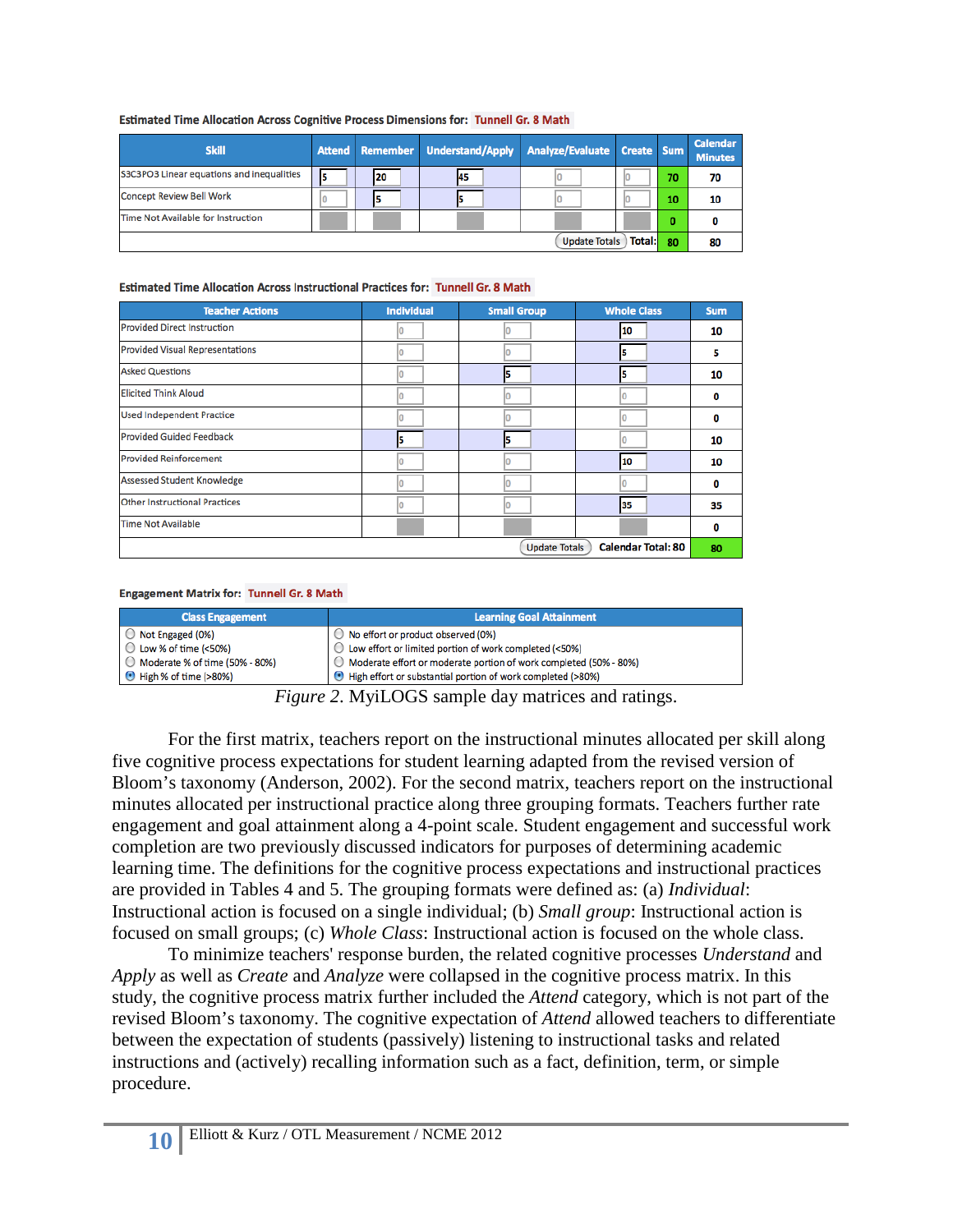| <b>Cognitive Process</b> | <b>Definition</b>                                                                                     |
|--------------------------|-------------------------------------------------------------------------------------------------------|
| Attend                   | Orient toward instructional task and related instructions.                                            |
|                          | • Synonyms include <i>listen</i> , <i>focus</i> , <i>pay attention</i> .                              |
| Remember <sup>a</sup>    | Retrieve relevant knowledge from long-term memory.                                                    |
|                          | Synonyms include recognize, identify, recall, retrieve.                                               |
| Understand <sup>a</sup>  | Construct meaning from instructional messages.                                                        |
|                          | Synonyms include <i>interpret</i> , <i>exemplify</i> , <i>classify</i> ,<br>٠                         |
|                          | summarize, infer, compare, explain.                                                                   |
| Apply <sup>a</sup>       | Carry out or use a procedure in a given situation.                                                    |
|                          | Synonyms include execute, implement, use.                                                             |
| Analyze <sup>a</sup>     | Break materials into its constituent parts and determine how the parts                                |
|                          | relate.                                                                                               |
|                          | • Synonyms include <i>differentiate</i> , <i>organize</i> , <i>integrate</i> ,                        |
|                          | attribute.                                                                                            |
| Evaluate <sup>a</sup>    | Make judgments based on criteria and standards.                                                       |
|                          | Synonyms include check, test, critique, judge.                                                        |
| Create <sup>a</sup>      | Put elements together to form a coherent whole or a new structure.                                    |
|                          | Synonyms include generate, hypothesize, plan, design,                                                 |
|                          | produce.                                                                                              |
|                          | aThis cognitive process and definition is based on the revised Bloom's taxonomy (see Anderson et al., |
| 2001).                   |                                                                                                       |

Table 4 *Cognitive Process Expectations for Student Learning and Definitions*

| <b>Instructional Practice</b>                | <b>Definition</b>                                                                                                          |
|----------------------------------------------|----------------------------------------------------------------------------------------------------------------------------|
| Provided Direct Instruction <sup>a</sup>     | Teacher presents issue, discusses or models a solution approach,<br>and engages students with approach in similar context. |
| Provided Visual Representations <sup>a</sup> | Teacher uses visual representations to organize information,<br>communicate attributes, and explain relationships.         |
| Asked Questions <sup>a</sup>                 | Teacher asks questions to engage students and focus attention on<br>important information.                                 |
| Elicited Think Aloud <sup>a</sup>            | Teacher prompts students to think aloud about their approach to<br>solving a problem.                                      |
| Used Independent Practice                    | Teacher allows students to work independently to develop and<br>refine knowledge and skills.                               |
| Provided Guided Feedback <sup>a</sup>        | Teacher provides feedback to students on work quality, missing<br>elements, and observed strengths.                        |
| Provided Reinforcement <sup>a</sup>          | Teacher provides reinforcement contingent on previously<br>established expectations for effort and/or work performance.    |
| Assessed Student Knowledge <sup>a</sup>      | Teacher uses quizzes, tests, student products, or other forms of<br>assessment to determine student knowledge.             |
| <b>Other Instructional Practices</b>         | Any other instructional practices not captured by the<br>aforementioned key instructional practices.                       |
|                                              | <sup>a</sup> This instructional practice has received empirical support across multiple studies.                           |

Table 5 *Instructional Practices and Definitions*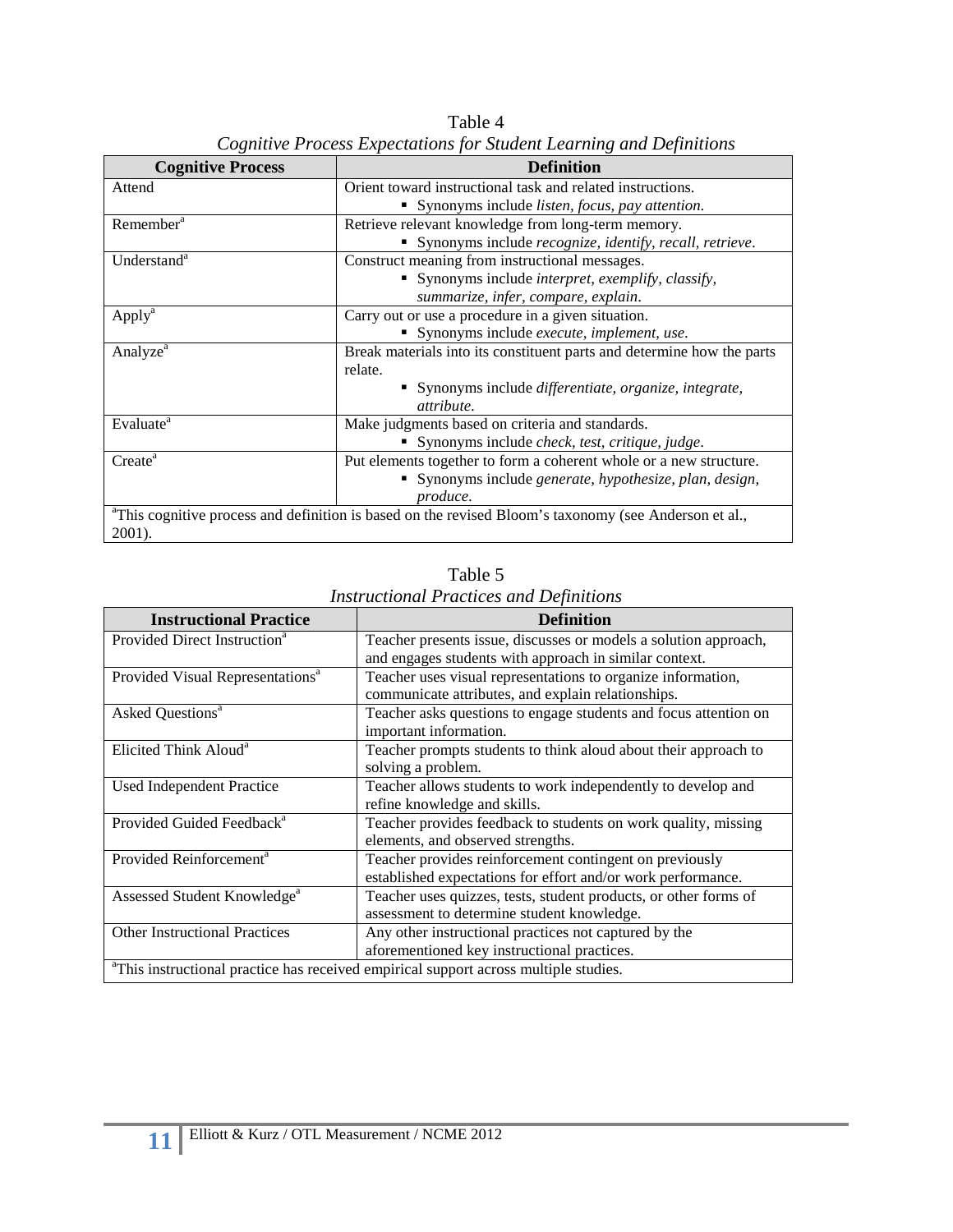The second MyiLOGS matrix lists nine instructional practices and three grouping formats. The seven evidence-based instructional practices are supported by research syntheses and meta-analyses (e.g., Brophy & Good, 1986; Gersten et al., 2009; Swanson, 2000; Vaughn et al., 2000; Walberg, 1986). In addition, grouping formats other than whole class also have received empirical support for improving learning outcomes (see Elbaum et al., 2000). "Other instructional practices" represents a "catch-all" category to allow teachers to report on their entire allocated time per class using the available selection of instructional practices and/or "time not available for instruction." Teachers use the latter category to indicate any non-instructional minutes (e.g., transitions, announcements, fire drills), which together with instructional minutes should add up to the total allocated class time (e.g., 90-minute ELA class).

*MyiLOGS Training Surveys.* At the conclusion of the 4-hour MyiLOGS training session, all participants completed a 9-item survey to provide information on their satisfaction with the training and the software tool. Then 8 months after the completion of the data collection phase, all participants were asked to complete a follow-up survey regarding their assessment of the utility of MyiLOGS and the associated Teacher Reports that summarized their instructional efforts during the previous year. Participants were also asked to completed another OTL scenario like that used during their original MyiLOGS training. The purpose of this scenario re-test was to established some evidence regarding maintenance of the knowledge and skills needed to use MyiLOGS.

*Survey of the Enacted Curriculum (SEC)*. This annual retrospective survey [\(www.seconline.org\)](http://www.seconline.org/) is designed to provide information on the alignment between intended, enacted, and assessed curricula (Martone & Sireci, 2009; Porter, 2002; Roach, Niebling, & Kurz, 2008). The SEC alignment method hereby relies on content translations by teachers (for purposes of the enacted curriculum) and curriculum experts (for purposes of the intended and assessed curriculum) who code a particular curriculum into a content framework that features a comprehensive K-12 list of subject-specific topics. The SEC content frameworks in MA and ELA include 183 and 163 topics, respectively. All content translations occur along a twodimensional matrix of topics (e.g., multiply fractions) and cognitive demands (e.g., memorize). Teachers report on their enacted curriculum at the end of the school year by describing different instructional emphases for each topic and any applicable cognitive expectations using a 4-point scale. As such, instructional time is not directly assessed via the SEC. To calculate alignment between two content matrices, the data in each matrix are reduced to cell-by-cell proportions with their sum across all rows and columns equaling 1.0. Porter's alignment index (*AI*) takes both dimensions (i.e., topics and cognitive demands) into consideration when calculating the content overlap between two matrices according to his formula:  $AI = 1 - \frac{(\sum |X - Y|)}{2}$ . The *AI* has been used as a proxy for OTL at the classroom level in studies (e.g., Kurz et al., 2010). Assuming accurate end of year reporting, the *AI* can provide information about the extent to which a teacher's enacted curriculum matches the content topics and cognitive expectations expressed in the academic content standards of the general curriculum.

*State achievement tests.* In three states, paper-and-pencil assessments designed to measure student achievement of state standards were used to provide summative data on the extent to which students have achieved the academic standards of the general curriculum for 8thgrade MA and ELA: (a) the *Arizona Instrument to Measure Standards* (AIMS); (b) the *Pennsylvania System of School Assessment* (PSSA), and South Carolina's *Palmetto Assessment of State Standards* (PASS).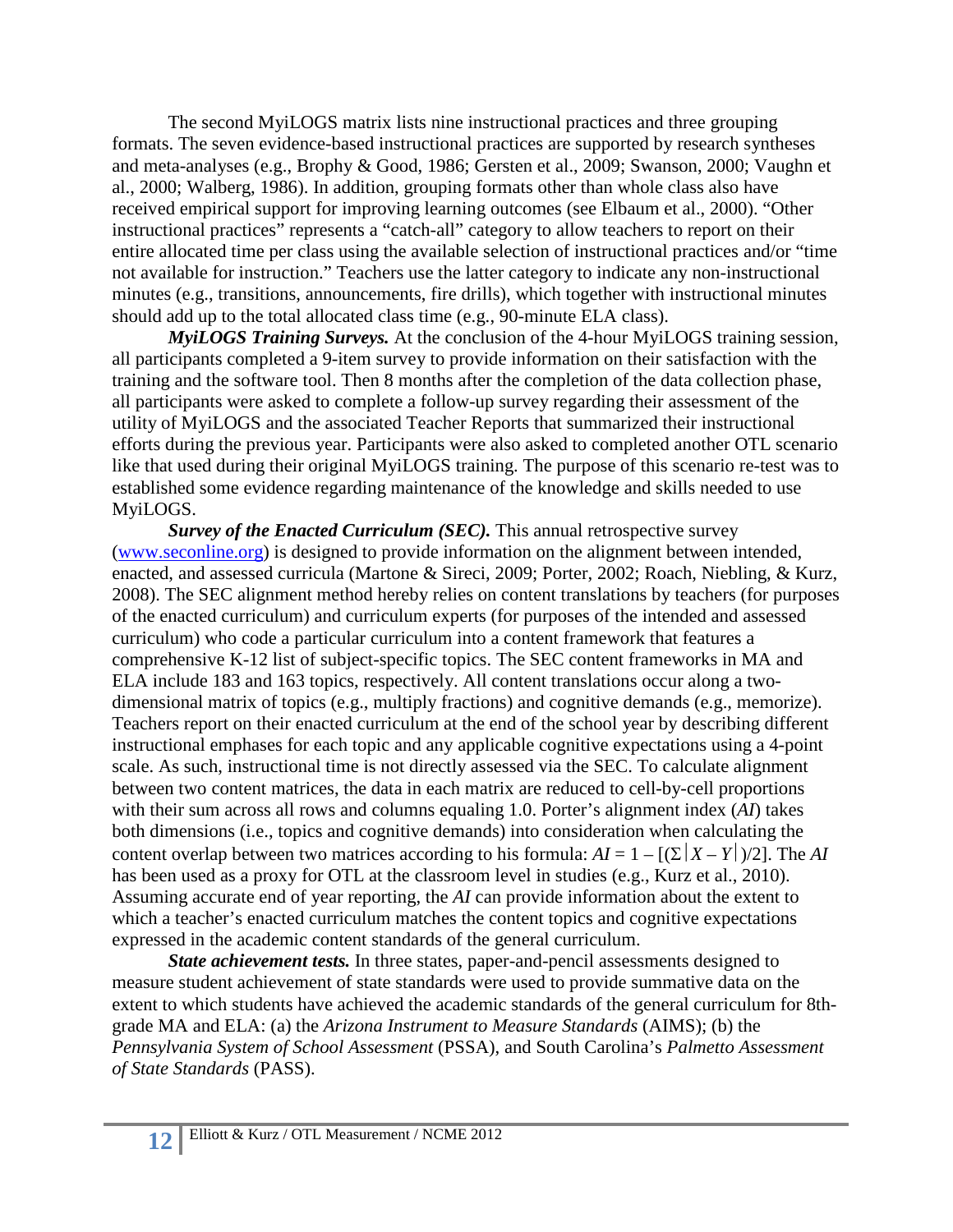Observation Materials. To estimate the extent to which teachers were using MyiLOGS reliably, each teacher participant was observed at least once during his/her logging period. In addition, a subset of three teachers per state was randomly chosen for two additional observations to determine the stability of the reliability estimates. To this end, the authors developed an observation form that mirrored the two two-dimensional MyiLOGS matrices. Trained observers used this form to code the dominant cognitive expectation for student learning and instructional practice observed during 1-minute intervals for an entire class. Inter-observer agreement (IOA) was collected on 30% of all observation sessions across states.

## **Procedures**

State education personnel began the teacher recruitment process at the beginning of the 2010-2011 school year. During the recruitment months of August and early September, the authors trained two senior research professors and one doctoral graduate student in the use of MyiLOGS, its logging conventions, and the respective instructional scenarios for purposes of the professional development training. All three individuals had prior experience with conducting teacher workshops and experience as teachers.

*Training to Use MyiLOGS.* Each teacher participant received professional development training in the use of the online OTL measure MyiLOGS prior to starting data collection. The MyiLOGS competence-based training was comprised of four phases and required approximately 4 hours to complete. Materials developed to support teachers learning to use MyiLOGS with high integrity were: (a) the "MyiLOGS Teacher's Manual Part 1," which provided teachers with step-by-step instructions for completing the three main MyiLOGS tasks (i.e., daily calendar, sampled class details, sampled student details) as well as detailed answers to frequently asked questions; (b) the "MyiLOGS Teacher's Manual Part 2," which provided teachers with the first five instructional scenarios and their respective answer keys; (c) worksheets on the cognitive process expectations and instructional practices; (d) handouts of the agenda, presentation slides, the introductory worked example, a "cheat sheet" of important MyiLOGS conventions, and the performance assessment scenarios.

The first introductory phase of training featured a 30-minute video supported worked example, which provided a step-by-step demonstration of how to complete the three essential MyiLOGS tasks (i.e., daily calendar, sampled class details, sampled student details). The second phase was a guided practice session lasting about 2 hours. During that time, the lead trainer modeled the steps for completing each task followed by teacher pairs practicing these steps with the support of two additional trainers. To establish the definitions of the cognitive process expectations and instructional practices, teachers completed worksheets that asked them to define each category in their own words and provide examples. Subsequent discussion and modeling was used to resolve any questions and disagreements. The third phase featured a MyiLOGS performance assessment lasting about 1 hour. To ensure teachers had mastered the logging conventions of the technology to accurately represent their instruction, teachers had to pass a sequence of performance tests. These tests featured written instructional scenarios that summarized typical lessons along the calendar, class, and student level. Teachers had to correctly log the instructional scenario via the MyiLOGS software. The answers to two scenarios were modeled and discussed by a trainer. Subsequent instructional scenarios had to be completed independently by each teacher. Once completed, a trainer reviewed the accuracy of the logged scenario. Teachers had to independently pass two scenarios with 100% accuracy to be able to continue in the study. The fourth and final training phase was an independent practice session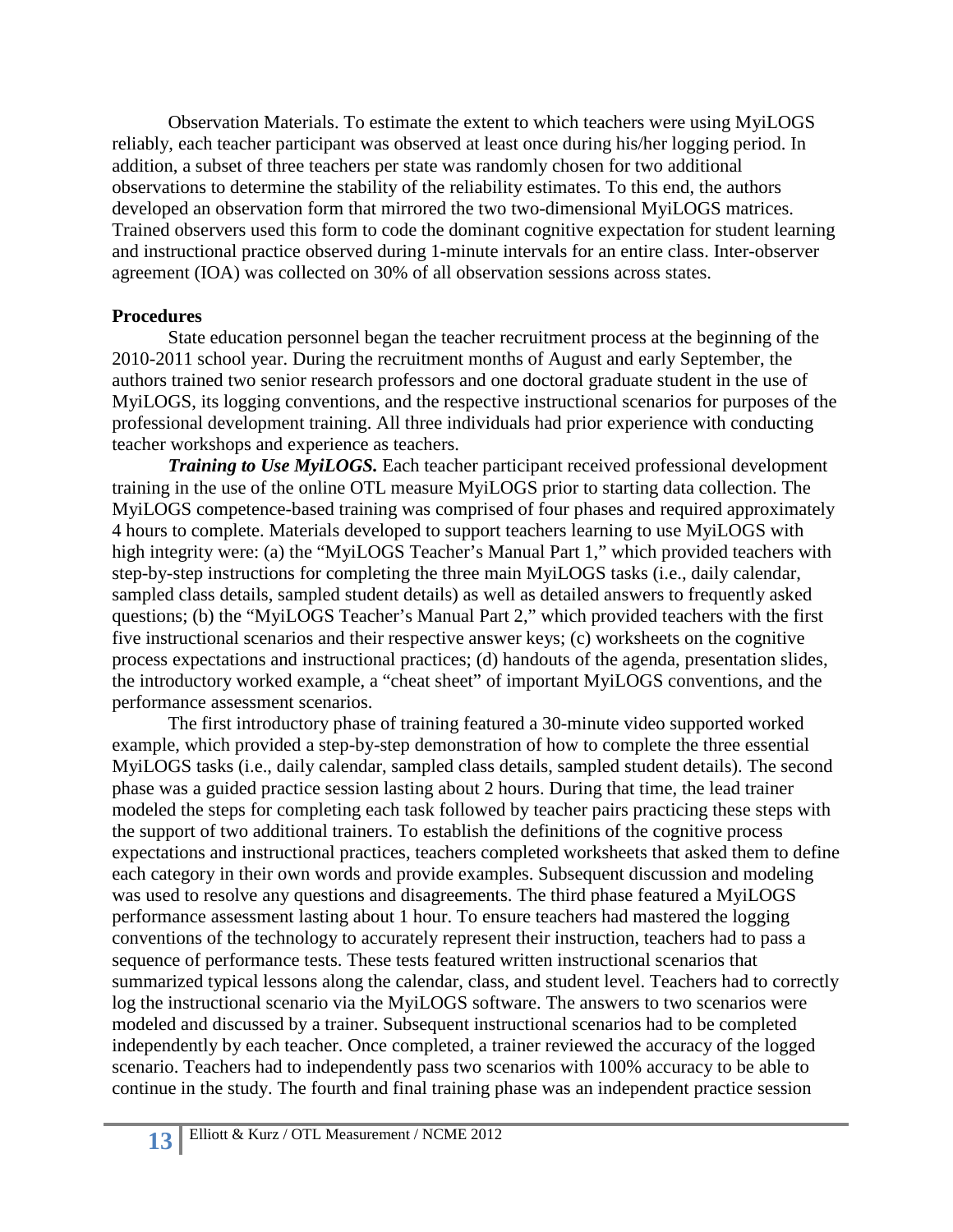lasting about 1 hour. During that time, teachers were allowed to use their teaching materials, such as lesson plans and textbooks, to retrospectively log the previous month of instruction at the calendar level. For each of their registered classes, teachers were asked to indicate what academic and custom skills were taught and for how long.

In late September, the authors conducted the Arizona teacher training with 11 general and 5 special education teachers. In Pennsylvania, a trained senior research professor and graduate student conducted several smaller trainings during the month of November. A total of 12 general and special education teachers were trained to criterion. The procedures followed were the same as in Arizona. However, the retrospective logging for Pennsylvania teachers was limited to one month prior to the training thus leaving out the first month of the school year. Similarly, a large training was conducted in South Carolina in November. Out of 16 attendees, 13 general and special education teachers could be trained to criterion in the allotted time. South Carolina teachers' retrospective calendar-based logging was also limited to one month thus missing nearly all of the first two months of the school year.

For purposes of reporting OTL, all teacher participants were asked to log their daily classroom instruction at the calendar level (i.e., instructional time, content coverage) and twice a week in greater detail at the classroom and student level (i.e., instructional time, content coverage, cognitive expectations, instructional practices, grouping formats, engagement, goal attainment). In co-taught classes, the general education teacher was designated as the main reporter for purposes of MyiLOGS; teachers were asked to confer about their shared instruction, especially on any instructional differentiations that may have been implementing by the special education teacher. The use of MyiLOGS for planning purposes was optional. Teachers were asked to log their instruction shortly after having taught the lesson. The monthly compensation was contingent on timely completion of MyiLOGS, which was monitored remotely through the MyiLOGS server by the authors via bi-weekly procedural fidelity checks. To pass a fidelity check, each class had to have two weeks of daily logged skills and times as well as completed class and student details. Teacher participants who passed both fidelity checks during a fourweek period were able to withdraw the monthly \$100 compensation from a debit card that was loaded remotely by university personnel. The required logging period for all participants was four months with the option to continue through the month of April.

*Observer Training and Data Collection.* During the months of December and January, university and state department of education personnel were trained to use observation procedures and conducted inter-observer agreement (IOA) sessions in all three states. For training purposes, the MyiLOGS definitions and conventions were reviewed and an observation protocol that mirrored the content of the online MyiLOGS cognitive process and instructional quality matrices. Actual classroom observations were conducted as part of the training. Observers had to obtain an overall agreement percentage of 80% or higher on two consecutive 30-minute sessions to complete the training. After each classroom observation training session, the observers discussed any differences, revising definitions for instruction practices or cognitive processes. Across the three states, a total of six individuals were trained to criterion in approximately 3 hours each.

For observation purposes, all classroom observers (a) prerecorded the skills listed on the MyiLOGS calendar for the given day; (b) started the 1-minute interval with the bell or at the lesson's designated start time; (c) made a tally in both matrices according to the cognitive expectation and instructional practice that occupied the majority of the time during a 1-minute interval (by skill and grouping format); and (d) kept a frequency count of discreet events such as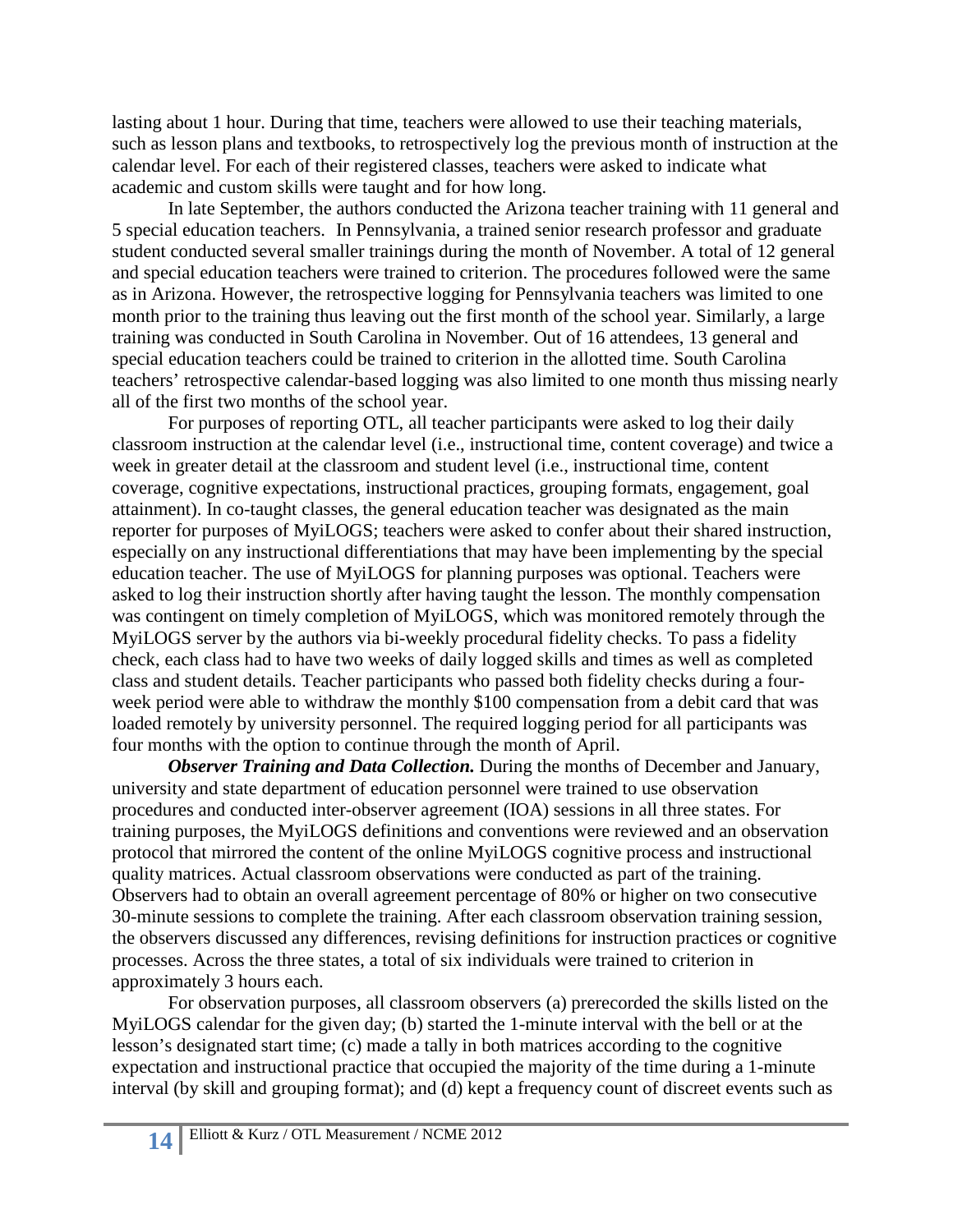brief praise statements. At the conclusion of the observation, the observer was allowed to make time adjustments to reflect the summative duration of discreet events as well as the MyiLOGS convention of equal emphasis. The latter convention requires teachers to divide instructional minutes equally according to emphasis. For example, a teacher who allowed students to work independently for 10 minutes but concurrently provided students with individual guided feedback throughout the entire time could not log 10 minutes under each practice. Instead, the teacher must divide the instructional minutes accordingly (i.e., 5 minutes per practice). This convention constrains teachers to the allocated class time—the more skills and/or practices that are addressed, the less instructional time can be dedicated to each one. Accordingly, observers were allowed to make tally adjustment immediately following the observation.

For agreement purposes, cell-by-cell agreement was calculated for each matrix based on cell estimates within a 3-minute range or less. That is, two observer estimates of direct instruction at the whole class level of 20 minutes and 23 minutes respectively were counted as an agreement. Likewise, teacher and observer estimates of the Pythagorean Theorem at the Remember level of 4 minutes and 0 minutes respectively were counted as a disagreement. For each matrix, inter-rater agreement was calculated as the total number of agreements divided by the sum of agreements and disagreements. In addition, a combined inter-rater agreement percentage was calculated as the total number of agreements across both matrices divided by the sum of agreements and disagreements across both matrices. That latter index was used in establishing the training criterion (at or above 80%) and retraining criterion (below 80%) for observers.

*SEC Administration.* The study concluded with the administration of the SEC in early May. All teacher participants were asked to report on their annual enacted curriculum via the SEC for all classes logged via MyiLOGS. To this end, all teachers reviewed a 30-minute training video focused on the SEC coding conventions, a comparison between the cognitive process used in the SEC and MyiLOGS, and the SEC alignment reports. Teacher received \$175 contingent on reviewing the training video and completing the SEC for one class. Participants who reported on two classes received an additional \$75.

*MyiLOGS Scoring Procedures*. MyiLOGS, when completed as intended yields seven key calendar day indices (see Table 6). First, the Instructional Time (IT) index was specified according to instructional time spent on state-specific academic standards and instructional time spent on custom objectives. Second, the IT indices were calculated based on average minutes per day and as average percentages of allocated class time. The latter convention was used to allow for comparability between classes that differed in allocated class time. Third, time indices for non-instructional time collected via MyiLOGS were calculated separately. Fourth, the Content Coverage (CC) index was determined as previously described (i.e., percentage of addressed academic standards). Fifth, all indices related to instructional time and content coverage were calculated on the basis of calendar days and sample days with the former representing the largest set of measurement points. The three quality indices related to Cognitive Processes (CP), Instructional Practices (IP), and Grouping Formats (GF) were calculated on the basis of sample days only. Sixth, Engagement and Goal Attainment/Effort were two additional indices based on sample days. Lastly, all calendar-based indices reflected OTL at the class level, whereas indices based on sample days reflected OTL at the class and student levels.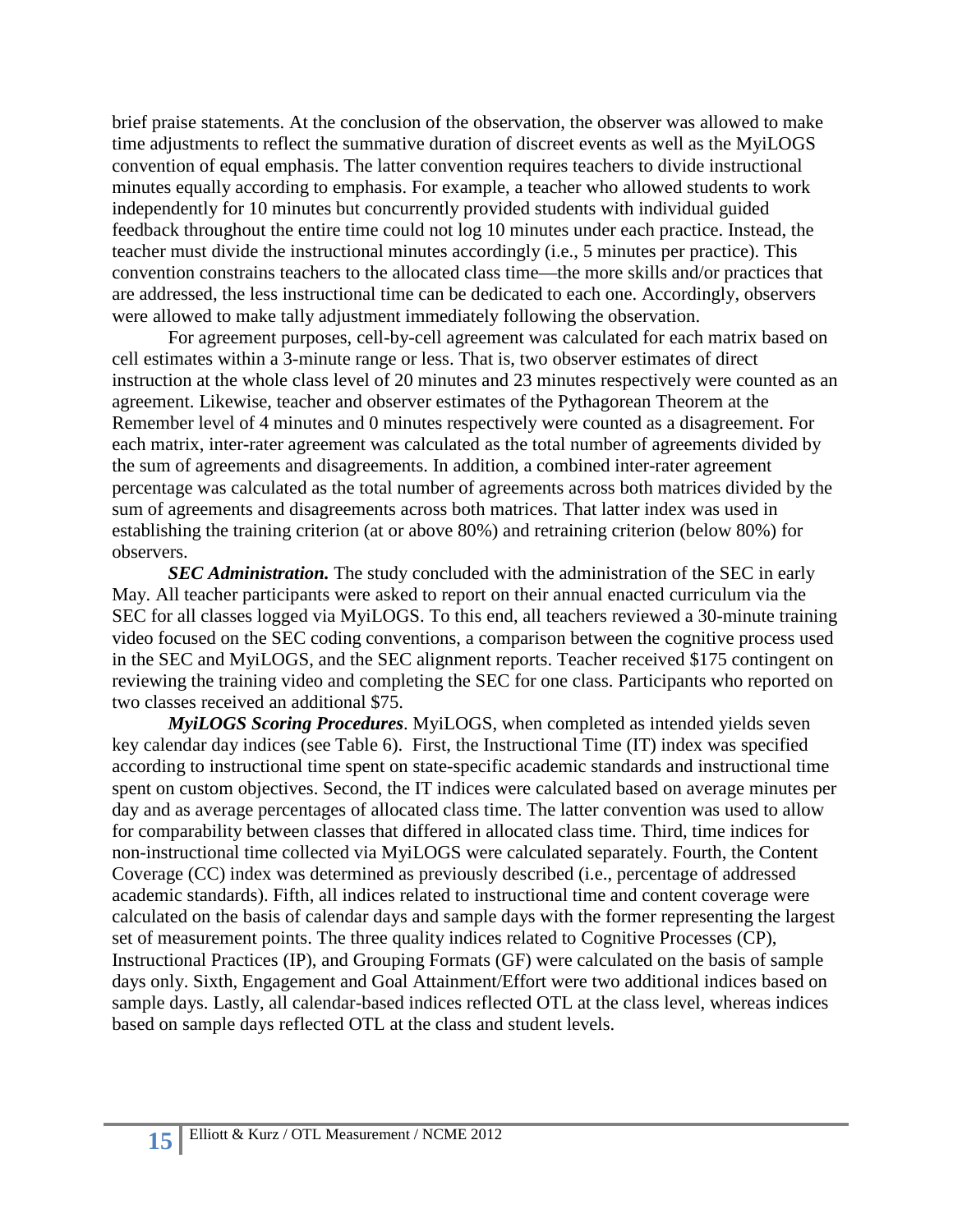Table 6 *MyiLOGS OTL Indices and Operational Definitions*

| <b>Index</b>                                        | <b>Definition</b>                                                                                                                                                                                                                                                                                                                                       |
|-----------------------------------------------------|---------------------------------------------------------------------------------------------------------------------------------------------------------------------------------------------------------------------------------------------------------------------------------------------------------------------------------------------------------|
| <b>Instructional Time on Standards</b><br>(Min/Day) | Average amount of instructional minutes dedicated to the state-specific<br>academic standards per day.                                                                                                                                                                                                                                                  |
| <b>Instructional Time on Standards</b><br>(% )      | Average percentage of allocated class time used for instruction on the<br>state-specific academic standards per day.                                                                                                                                                                                                                                    |
| <b>Instructional Time on Custom</b><br>(Min/Day)    | Average amount of instructional minutes dedicated to custom objectives<br>per day.                                                                                                                                                                                                                                                                      |
| <b>Instructional Time on Custom</b><br>$(\% )$      | Average percentage of allocated class time used for instruction on the<br>custom objectives per day.                                                                                                                                                                                                                                                    |
| Non-Instructional Time<br>(Min/Day)                 | Average amount of non-instructional minutes per day.                                                                                                                                                                                                                                                                                                    |
| Non-Instructional Time (%)                          | Average percentage of allocated class time not used for instruction.                                                                                                                                                                                                                                                                                    |
| Content Coverage (%)                                | Percentage of state-specific academic standards addressed.                                                                                                                                                                                                                                                                                              |
| <b>Cognitive Process Score</b>                      | Sum of differentially weighted percentages of instructional time<br>dedicated to each cognitive process expectation (Attend and Remember<br>x1; Understand/Apply, Analyze/Evaluate, and Create x2).                                                                                                                                                     |
| <b>Instructional Practice Score</b>                 | Sum of differentially weighted percentages of instructional time<br>dedicated to each instructional practice (Used Independent Practice and<br>Other Instructional Practices x1; Provided Direct Instruction, Provided<br>Visual Representation, Asked Question, Elicited Think Aloud, Provided<br>Guided Feedback, and Assessed Student Knowledge x2). |
| <b>Grouping Format Score</b>                        | Sum of differentially weighted percentages of instructional time<br>dedicated to each grouping format (Whole Class x1; Individual and Small<br>Group x2)                                                                                                                                                                                                |
| Engagement                                          | Average score based on "Not engaged $(0\%)$ " = 0; "Low % of time<br>$\langle$ <50%)" = 1; "Moderate % of time (50%-80%)" = 2; "High % of time<br>$(>80\%)$ " = 3.                                                                                                                                                                                      |
| Goal Attainment/Effort                              | Average score based on No effort or product observed $(0\%) = 0$ ; Low<br>effort or limited portion of work completed $(\leq 50\%) = 1$ ; Moderate effort<br>or moderate portion of work completed $(50\% - 80\%) = 2$ ; High effort or<br>substantial portion of work completed $(>80\%) = 3$ .                                                        |

With respect to the differential weighting of instructional quality indicators, a weight of 1 was applied to all lower-order thinking skills, generic instructional practices, and whole class instruction for CP, IP, and GF scores, respectively. The weight of 2 was applied to all high-order thinking skills, empirically supported practices, and individual/small group instruction for CP, IP, and GF scores, respectively. As such, all cognitive expectations, instructional practices, and grouping formats received credit; yet those presumed to contribute more to enhance the quality of OTL received a greater weight. The CP, IP, and GF scores thus ranged between 1.00 and 2.00.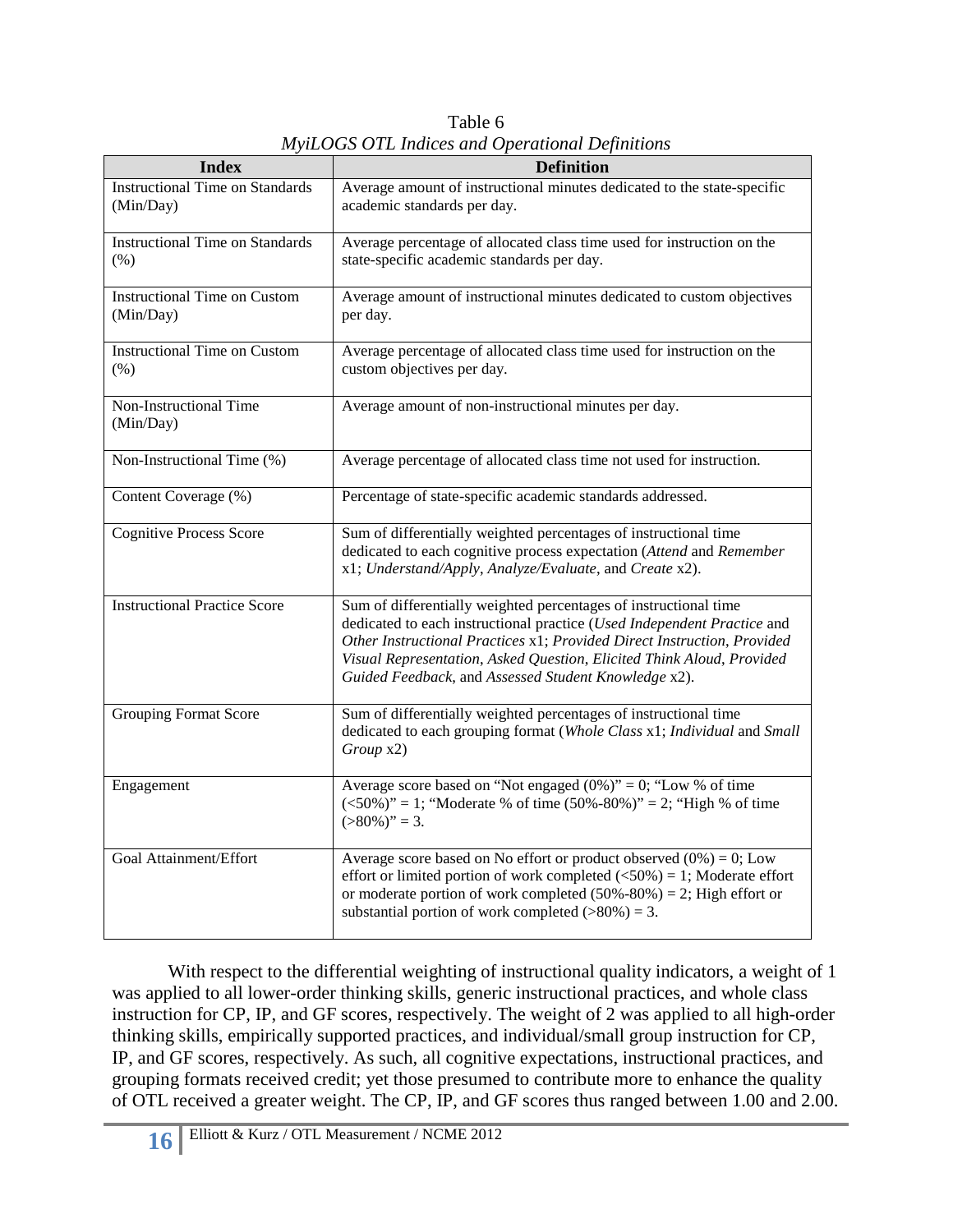A CP, IP, and GF score of 1.00 indicates an exclusive focus on lower-order thinking skills (i.e., attend, remember), generic instructional practices (i.e., independent practice, other instructional practices), and whole class instruction, respectively. A CP, IP, and GF score of 2.00, on the other hand, indicates an exclusive focus on higher-order thinking skills (i.e., understand/apply, analyze/evaluate, create), generic instructional practices (i.e., direct instruction, visual representations, questions, think aloud, guided feedback, reinforcement, assessment), and individual/small group instruction, respectively. The teacher ratings for class and student engagement were based on a 4-point scale: "Not engaged  $(0\%)$ " = 0; "Low % of time  $(<50\%)$ " = 1; "Moderate % of time  $(50\% - 80\%)$ " = 2; "High % of time  $(>80\%)$ " = 3. The class and student ratings for goal attainment/effort were also based on a 4-point scale: "No effort or product observed  $(0\%)$ " = 0; "Low effort or limited portion of work completed  $(\leq 50\%)$ " = 1; "Moderate effort or moderate portion of work completed  $(50\% - 80\%)$ " = 2; "High effort or substantial portion of work completed  $(>80\%)$ " = 3. Tables 6 lists all My OTL indices and their respective operational definitions.

## **Results**

# **Teachers Use of MyiLOGS**

We collected evidence along three steps of the training and data collection process to ensure that teachers understood how to use the MyiLOGS software correctly to record their daily classroom instruction reliably and with procedural fidelity and to estimate the extent to which teachers' log data represented a valid account of their classroom instruction. Specially, we used several methods to establish the quality of the OTL information collected. These methods were (a) teachers' performances on the final two tests during training, (b) teachers' survey responses following training and 8 months post-study; (c) bi-weekly procedural fidelity data and website user statistics across 30 weeks of instructional logging; and (d) agreement percentages between teachers and trained classroom observers.

*Fidelity and reliability evidence.* All participating teachers logged two instructional scenarios of the performance assessment with 100% accuracy, thus starting the project using MyiLOGS correctly to collect their instructional efforts accurately. For purposes of reporting daily OTL, all participants were asked to log their classroom instruction at the calendar level (i.e., instructional time, content coverage) and twice a week in greater detail at the classroom and student level (i.e., instructional time, content coverage, cognitive expectations, instructional practices, grouping formats, engagement, goal attainment/effort). Teachers' procedural fidelity (PF) based on completed calendar days and detailed sample days was monitored on a bi-weekly basis. Each check was scored dichotomously as either complete or incomplete. A missing calendar and/or sample day information was identified in a follow-up email along with a prompt to complete the missing information before the next check. Across states, a total of 15 PF checks were completed during 30 weeks of instructional logging. Across all checks, the completion rate ranged between 75% and 100% of classrooms. On average, 92% of classrooms were logged without any missing calendar or sample day information. Upon prompting, all teachers completed their missing data prior to the next PF check. The final instructional data set was 100% complete for all participating teachers.

All teachers were asked to report on their enacted curriculum concurrently with their daily instructional planning and implementation efforts. Although teachers were not required to log their instruction on a daily basis, the training materials recommended two to three logging times per week to minimize the burden on teacher recall. To determine the extent to which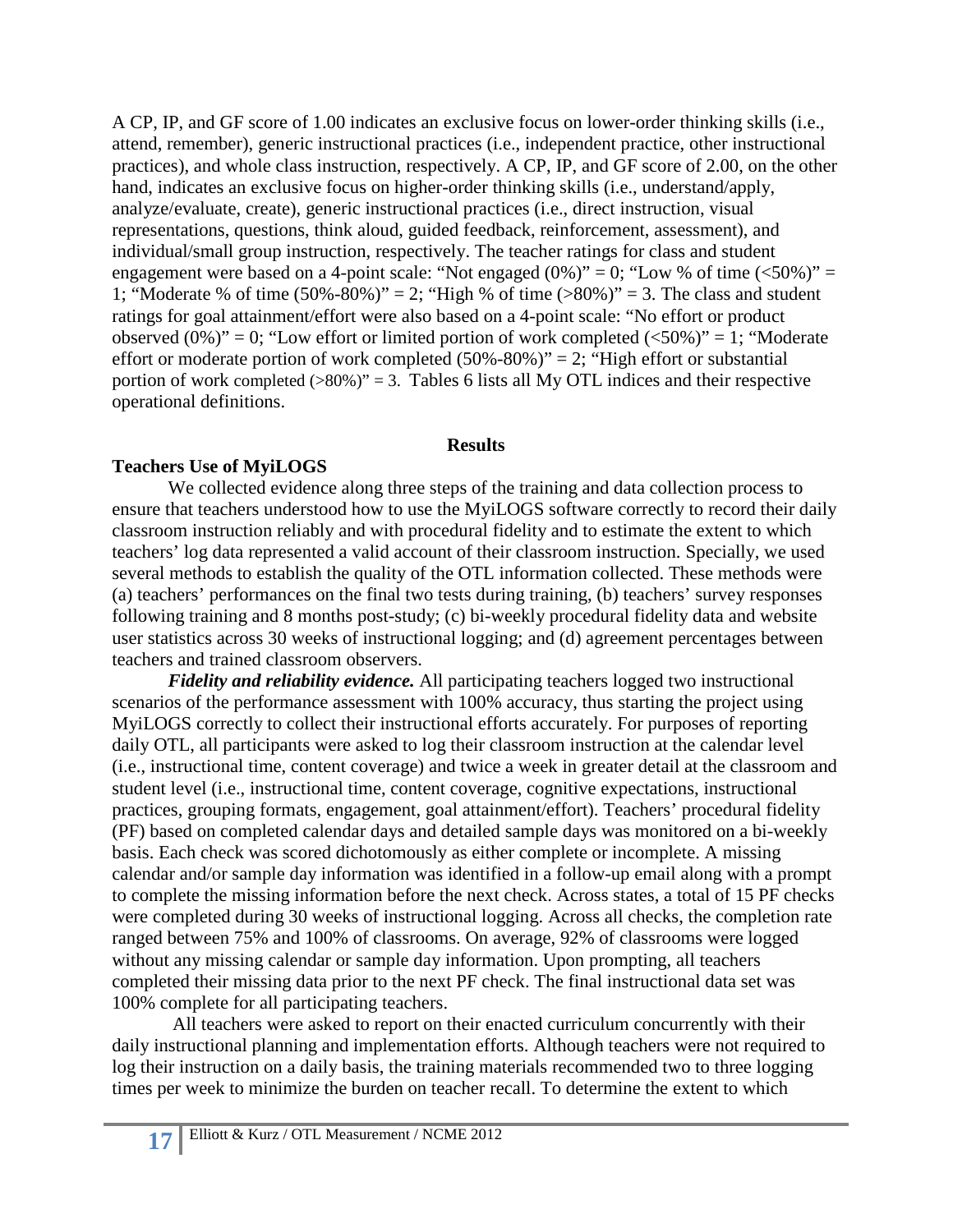teachers followed this recommendation, the website was used to keep track of teachers' average number of log-ins per week (excluding Winter break) as well as their active log-in time per week. On average, participants logged into MyiLOGS 2.4 times per week (*SD* = 0.6) and clocked about 5.9 minutes per week  $(SD = 1.4)$  of active log-in time.

Finally, each teacher was observed at least once, and a randomly selected subsample of teachers was observed three times, to estimate the extent to which teachers' log data represented a valid account of their classroom instruction. Agreement percentages between teachers and independent observers were calculated on the basis of sample day details at the class level related to five cognitive process expectations per standard/objective and nine instructional practices per three grouping formats. Teachers and observers used the same matrix format to report on sample day details. Due to teacher attrition, South Carolina only featured two teachers with additional observations. Lastly, IOA was collected on 31% of all observation sessions between two trained observers. Table 7 shows the agreement percentages based on cognitive processes, instructional practices, and overall agreement. Across sessions, agreement between teachers and observers for cognitive processes per standard/objective ranged between 67% and 100% with an average of 93%. Across sessions, agreement for instructional practices per grouping format ranged between 89% and 100% with an average of 98%. Overall agreement between teachers and observers across sessions ranged between 85% and 100% with an average of 97%. Across states, agreement for cognitive processes per standard/objective ranged between 27% and 100% with an average of 63%. Across states, agreement for instructional practices per grouping format ranged between 64% and 100% with an average of 82%. Overall agreement across states ranged between 55% and 100% with an average of 77%.

| Percentage Agreement between Two Independent Observers |                  |                      |                  |  |  |  |  |
|--------------------------------------------------------|------------------|----------------------|------------------|--|--|--|--|
| <b>IOA</b>                                             | Cognitive        | <b>Instructional</b> | <b>Overall</b>   |  |  |  |  |
| <b>Session</b>                                         | <b>Processes</b> | <b>Practices</b>     | <b>Agreement</b> |  |  |  |  |
| 1                                                      | 100              | 96                   | 98               |  |  |  |  |
| $\overline{2}$                                         | 100              | 96                   | 97               |  |  |  |  |
| 3                                                      | 100              | 100                  | 100              |  |  |  |  |
| $\overline{4}$                                         | 100              | 100                  | 100              |  |  |  |  |
| 5                                                      | 88               | 100                  | 95               |  |  |  |  |
| 6                                                      | 82               | 100                  | 95               |  |  |  |  |
| 7                                                      | 100              | 100                  | <b>100</b>       |  |  |  |  |
| 8                                                      | 100              | 100                  | 100              |  |  |  |  |
| 9                                                      | 100              | 96                   | 97               |  |  |  |  |
| 10                                                     | 100              | 100                  | <b>100</b>       |  |  |  |  |
| 11                                                     | 100              | 100                  | 100              |  |  |  |  |
| 12                                                     | 100              | 100                  | 100              |  |  |  |  |
| 13                                                     | 91               | 100                  | 97               |  |  |  |  |
| 14                                                     | 67               | 100                  | 94               |  |  |  |  |
| 15                                                     | 100              | 96                   | 98               |  |  |  |  |
| 16                                                     | 67               | 89                   | 85               |  |  |  |  |
| M(SD)                                                  | 93 (12)          | 98(3)                | 97(4)            |  |  |  |  |

Table 7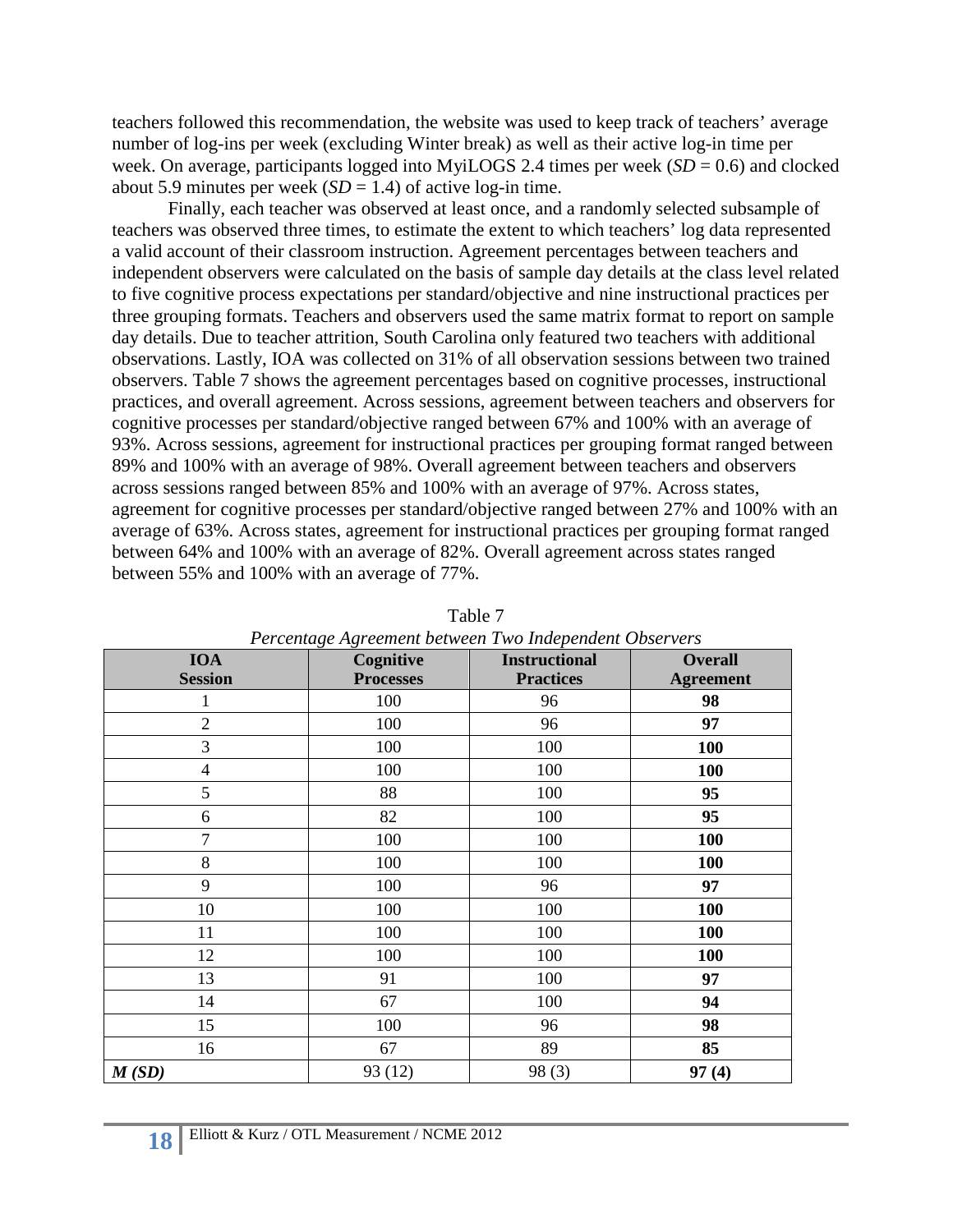In each state, agreement percentages for cognitive processes per standard/objective were consistently lower than agreement percentages for instructional practices per grouping format. In addition, the agreement percentages for cognitive processes per standard/objective were also more variable than agreement percentages for instructional practices per grouping format.

*User satisfaction evidence.* Immediately following the 4-hour teacher training, all attending teachers completed a post-training survey using their anonymous identification names. The survey featured nine questions with a 6-point scale: *Strongly Disagree* = 1; *Disagree* = 2; *Somewhat Disagree* = 3; *Somewhat Agree* = 4; *Agree* = 5; *Strongly Agree* = 6.

| Question<br><b>Number</b> | <b>Question</b><br><b>Stem</b>                                                                                                                                                |                  | <b>Post-Training</b><br>$(n = 41)$ | Follow-<br>Up<br>$(n = 26)$ |       |
|---------------------------|-------------------------------------------------------------------------------------------------------------------------------------------------------------------------------|------------------|------------------------------------|-----------------------------|-------|
|                           |                                                                                                                                                                               | $\boldsymbol{M}$ | (SD)                               | $\boldsymbol{M}$            | (SD)  |
| 1                         | Professional development related to the content standards is<br>important for promoting effective instruction.                                                                | 5.8              | (0.4)                              | 5.6                         | (0.6) |
| $\mathfrak{2}$            | Comprehensive, high-quality coverage of the content standards<br>is an important part of effective instruction.                                                               | 5.8              | (0.4)                              | 5.6                         | (0.6) |
| 3                         | The MyiLOGS training was helpful for understanding how to<br>use the system.                                                                                                  | 5.9              | (0.3)                              | 5.4                         | (0.7) |
| $\overline{4}$            | Based on the MyiLOGS training, I was prepared to use the<br>system reliably.                                                                                                  | 5.5              | (0.5)                              | 5.3                         | (0.8) |
| 5                         | An online version of this training (e.g., webinar) could have<br>been equally effective.                                                                                      | 3.2              | (1.5)                              | 3.9                         | (1.4) |
| 6                         | I think MyiLOGS can support my comprehensive, high-quality<br>coverage of the content standards.                                                                              | 5.6              | (0.6)                              | 5.2                         | (0.7) |
| $7*$                      | The MyiLOGS training scenarios were helpful for<br>understanding how to use the system.                                                                                       | 5.9              | (0.4)                              | $-$                         |       |
| $8*$                      | Overall, I think the trainers were well prepared.                                                                                                                             | 5.9              | (0.4)                              |                             |       |
| $Q*$                      | Overall, I think the training time was sufficient for<br>understanding how to use the system.                                                                                 | 5.7              | (0.5)                              | $-$                         | --    |
| $10**$                    | The charts and tables of the MyiLOGS Report provided<br>meaningful information about my instruction.                                                                          | $-$              |                                    | 5.3                         | (0.7) |
| $11**$                    | I would use the MyiLOGS Report feedback during the school<br>year to improve my instruction.                                                                                  | --               | $-$                                | 5.2                         | (0.8) |
| $12**$                    | I think MyiLOGS Instructional Growth Plan could be helpful as<br>a professional development tool.                                                                             |                  | $\sim$                             | 5.2                         | (0.8) |
| $13**$                    | Using MyiLOGS substantially increase my self-reflection and<br>awareness of how and what I was teaching.                                                                      |                  |                                    | 5.3                         | (0.8) |
| Agree = $6$ .             | <i>Note</i> . Strongly Disagree = 1; Disagree = 2; Somewhat Disagree = 3; Somewhat Agree = 4; Agree = 5; Strongly<br>*Post-training only question. **Follow-up only question. |                  |                                    |                             |       |

Table 8 *Post-Training and Follow-up Survey Results*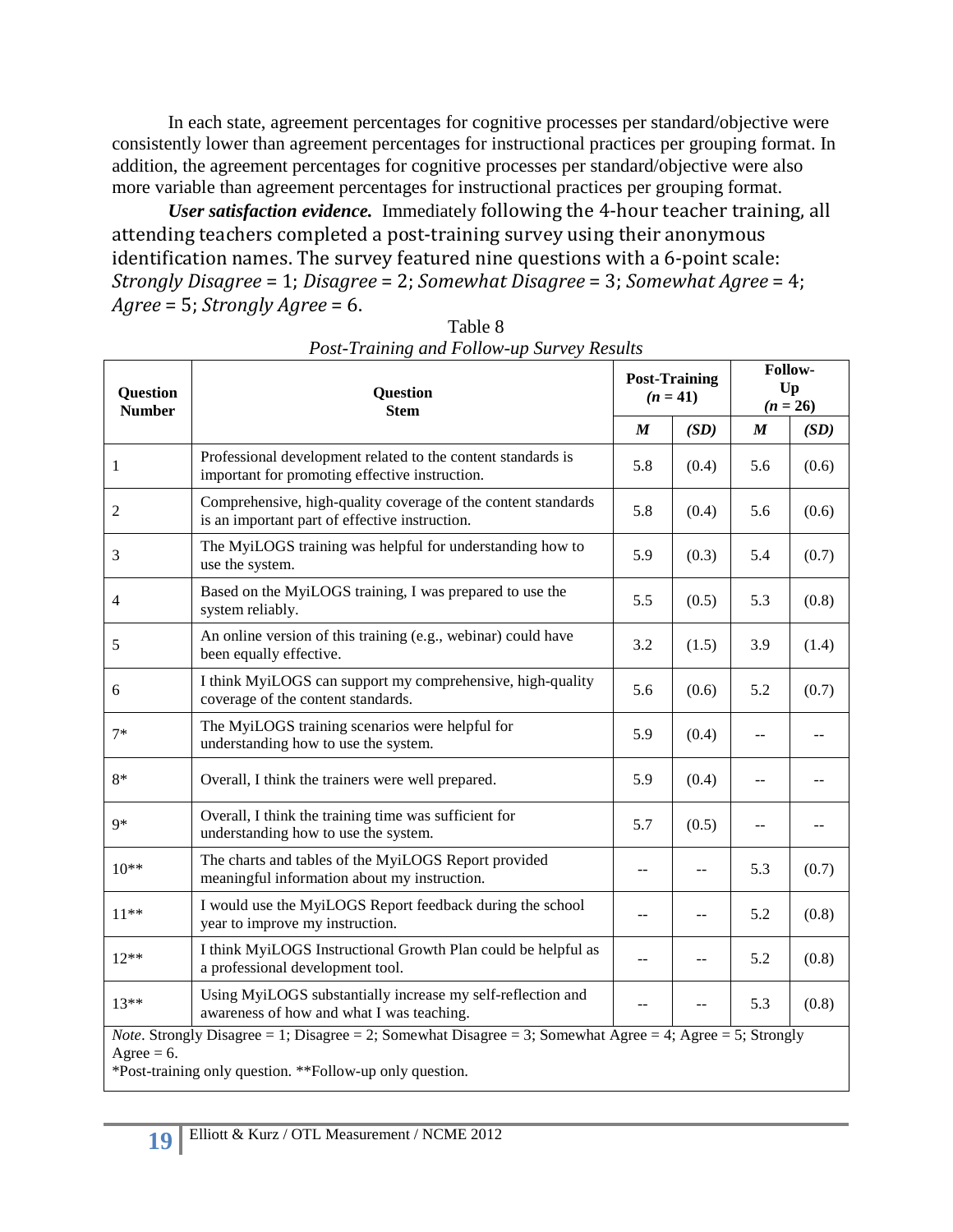*Descriptive data from using MyiLOGS.* Teachers in each state reported on time and content indicators of OTL at the class level daily and on two random days per week, teachers also reported on additional quality indicators at the class and student level. With respect to the time dimension of OTL, teachers reported on three time-based indices: (a) instructional time on state-specific standards (*Time on Standards*), (b) instructional time on custom skills/activities (*Time on Custom*), and (c) non-instructional time (*Non-Instructional Time*). These class-specific time indices were calculated based on average minutes per day and as average percentages of allocated class time per day. With respect to the content dimension of OTL, teachers reported on the specific academic standards they covered during the course of the study. The calculated content-based index is the percentage of content standards addressed (*Content Coverage*). With respect to OTL indices related to instructional quality, teachers reported on time emphases along different cognitive processes, instructional practices, and grouping formats. These quality indices were calculated on the basis of summary scores and as total minute allocations and percentages for the different cognitive processes, instructional practices, and grouping formats. In addition, teachers rated class engagement and class goal attainment/effort.

For the 2010-2011 school year, all three states required 180 school days to be used for instruction. Across states, teachers logged between 85 and 178 school days via the calendar, which represented between 47% and 99% of the school year. On average, teachers logged calendar-based OTL indices for about 151 school days, or 84% of the school year. Across states, teachers' allocated class time (i.e., scheduled class length) ranged between 25 and 150 minutes with an average of 65 minutes per class. Table 9 lists all calendar-based OTL indices and the mean number of days on which the indices are based across the entire sample.

| <b>OTL Index</b>                          | $\boldsymbol{n}$ | $\boldsymbol{M}$ | (SD) |  |
|-------------------------------------------|------------------|------------------|------|--|
| <b>Logged School Days</b>                 | 46               | 151              | (18) |  |
| Instructional Time on Standards (Min/Day) | 46               | 44               | (23) |  |
| Instructional Time on Standards (%)       | 46               | 67               | (18) |  |
| Instructional Time on Custom (Min/Day)    | 46               | 18               | (11) |  |
| Instructional Time on Custom (%)          | 46               | 27               | (17) |  |
| Non-Instructional Time (Min/Day)          | 46               | 3                | (3)  |  |
| Non-Instructional Time (%)                | 46               |                  | (4)  |  |
| <b>Number of Standards</b>                | 46               | 53               | (28) |  |
| Content Coverage of Standards (%)         | 46               | 68               | (22) |  |

Table 9 *Calendar-Based Class OTL Indices for Entire Sample*

Allocated class time was used to calculate all percentage-based indices. On average, teachers spent about 68% of allocated class time on teaching the state-specific standards per day. About 27% of allocated class time was spent on teaching custom skills/activities and an additional 5% was not available for instruction. The total across all percentage-based indices accounted for about 99% of allocated class time. Occasionally, the sum across percentage-based indices did not equal 100% due to time changes at the class or school level because some teachers had the flexibility to shorten or extend their class periods by a few minutes on a given day. In addition, the assignment of "half-days" due to inclement weather conditions or other administrative reasons effectively shortened all applicable class periods.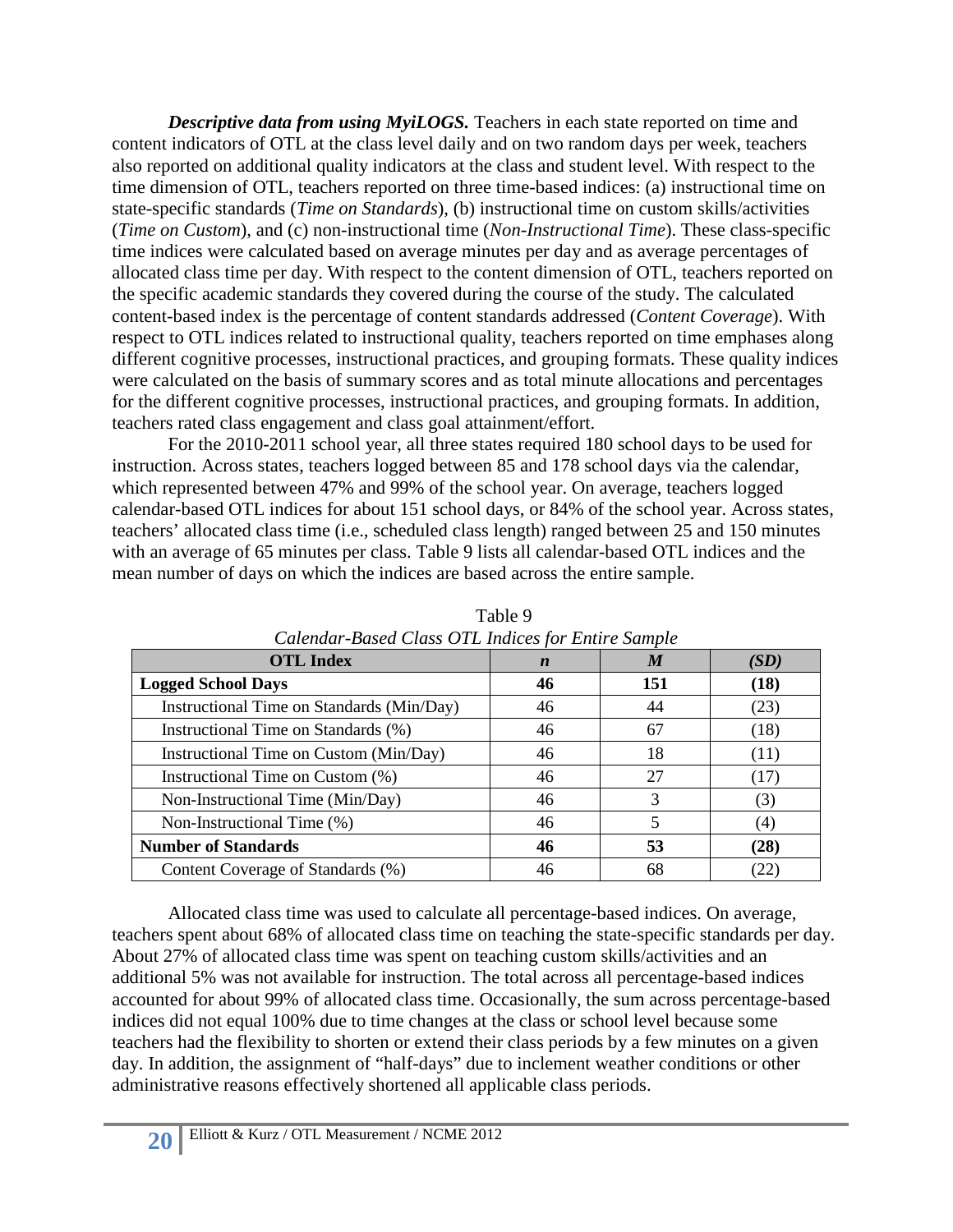| <b>OTL Index</b>                                                   |                | $P$ asea Chass O I $\Delta$ Indices $D_f$ Subject in Eq.<br><b>MA</b> |                            |                | <b>ELA</b>       |                                 |  |
|--------------------------------------------------------------------|----------------|-----------------------------------------------------------------------|----------------------------|----------------|------------------|---------------------------------|--|
|                                                                    |                | $\boldsymbol{M}$                                                      | SD                         | n              | $\boldsymbol{M}$ | <b>SD</b>                       |  |
| <b>Arizona</b>                                                     |                |                                                                       |                            |                |                  |                                 |  |
| <b>Logged School Days</b>                                          | 9              | 163                                                                   | (5)                        | 7              | 165              | (7)                             |  |
| Instructional Time on Standards (Min/Day)                          | 9              | 52                                                                    | (22)                       | $\overline{7}$ | 71               | (29)                            |  |
| Instructional Time on Standards (%)                                | 9              | 73                                                                    | (11)                       | $\overline{7}$ | $\overline{72}$  | (14)                            |  |
| Instructional Time on Custom (Min/Day)                             | 9              | 17                                                                    | (9)                        | 7              | 24               | (9)                             |  |
| Instructional Time on Custom (%)                                   | 9              | 25                                                                    | (16)                       | $\overline{7}$ | 27               | (11)                            |  |
| Non-Instructional Time (Min/Day)                                   | 9              | 5                                                                     | (4)                        | $\tau$         | $\overline{4}$   | (4)                             |  |
| Non-Instructional Time (%)                                         | 9              | 6                                                                     | (5)                        | $\overline{7}$ | 3                | (3)                             |  |
| <b>Number of Standards</b>                                         | 9              | 61                                                                    | $\left( \mathbf{0}\right)$ | 7              | 115              | $\boldsymbol{\left( 0\right) }$ |  |
| Content Coverage of Standards (%)                                  | 9              | 67                                                                    | (11)                       | $\overline{7}$ | 54               | (16)                            |  |
| Pennsylvania                                                       |                |                                                                       |                            |                |                  |                                 |  |
| <b>Logged School Days</b>                                          | 5              | 142                                                                   | (7)                        | 8              | 128              | (23)                            |  |
| Instructional Time on Standards (Min/Day)                          | 5              | 44                                                                    | (11)                       | 8              | 33               | (14)                            |  |
| Instructional Time on Standards (%)                                | $\overline{5}$ | 79                                                                    | (13)                       | 8              | 64               | (14)                            |  |
| Instructional Time on Custom (Min/Day)                             | 5              | 12                                                                    | (12)                       | 8              | 11               | (5)                             |  |
| Instructional Time on Custom (%)                                   |                | 18                                                                    | (15)                       | 8              | 24               | (14)                            |  |
| Non-Instructional Time (Min/Day)                                   | 5              | $\overline{2}$                                                        | (1)                        | 8              | $\overline{4}$   | (2)                             |  |
| Non-Instructional Time (%)                                         | 5              | $\overline{2}$                                                        | (2)                        | 8              | 8                | (6)                             |  |
| <b>Number of Standards</b>                                         | 5              | 41                                                                    | (0)                        | 8              | 32               | (0)                             |  |
| Content Coverage of Standards (%)                                  | 5              | 69                                                                    | (24)                       | 8              | 87               | (13)                            |  |
| <b>South Carolina</b>                                              |                |                                                                       |                            |                |                  |                                 |  |
| <b>Logged School Days</b>                                          | 6              | 156                                                                   | (11)                       | 11             | 149              | (13)                            |  |
| Instructional Time on Standards (Min/Day)                          | 6              | 30                                                                    | (10)                       | 11             | 37               | (18)                            |  |
| Instructional Time on Standards (%)                                | 6              | 55                                                                    | (18)                       | 11             | 63               | (25)                            |  |
| Instructional Time on Custom (Min/Day)                             | 6              | 23                                                                    | (12)                       | 11             | 18               | (14)                            |  |
| Instructional Time on Custom (%)                                   | 6              | 38                                                                    | (17)                       | 11             | 31               | (23)                            |  |
| Non-Instructional Time (Min/Day)                                   | 6              | $\mathbf{1}$                                                          | (1)                        | 11             | 3                | (3)                             |  |
| Non-Instructional Time (%)                                         | 6              | $\overline{2}$                                                        | (1)                        | 11             | $\overline{4}$   | (4)                             |  |
| <b>Number of Standards</b>                                         | 6              | 33                                                                    | (0)                        | 11             | 40               | (0)                             |  |
| Content Coverage of Standards (%)                                  | 6              | 63                                                                    | (29)                       | 11             | 66               | (25)                            |  |
| <b>Across States</b>                                               |                |                                                                       |                            |                |                  |                                 |  |
| <b>Logged School Days</b>                                          | 20             | 156                                                                   | (12)                       | 26             | 147              | (21)                            |  |
| Instructional Time on Standards (Min/Day)                          | 20             | 43                                                                    | (19)                       | 26             | 45               | (25)                            |  |
| Instructional Time on Standards (%)                                | 20             | 69                                                                    | (16)                       | 26             | 66               | (19)                            |  |
| Instructional Time on Custom (Min/Day)                             | 20             | 17                                                                    | (11)                       | 26             | 18               | (11)                            |  |
| Instructional Time on Custom (%)                                   | 20             | 27                                                                    | (17)                       | 26             | 28               | (17)                            |  |
| Non-Instructional Time (Min/Day)                                   | 20             | 3                                                                     | (3)                        | 26             | 3                | (3)                             |  |
| Non-Instructional Time (%)                                         | 20             | $\overline{4}$                                                        | (4)                        | 26             | 5                | (5)                             |  |
| <b>Number of Standards</b>                                         | 20             | 48                                                                    | (13)                       | 26             | 58               | (36)                            |  |
| Content Coverage of Standards (%)                                  | 20             | 66                                                                    | (20)                       | 26             | 69               | (23)                            |  |
| <i>Note</i> . $MA = Mathematics$ ; $ELA = English/Language Arts$ . |                |                                                                       |                            |                |                  |                                 |  |

Table 10 *Calendar-Based Class OTL Indices By Subject Area*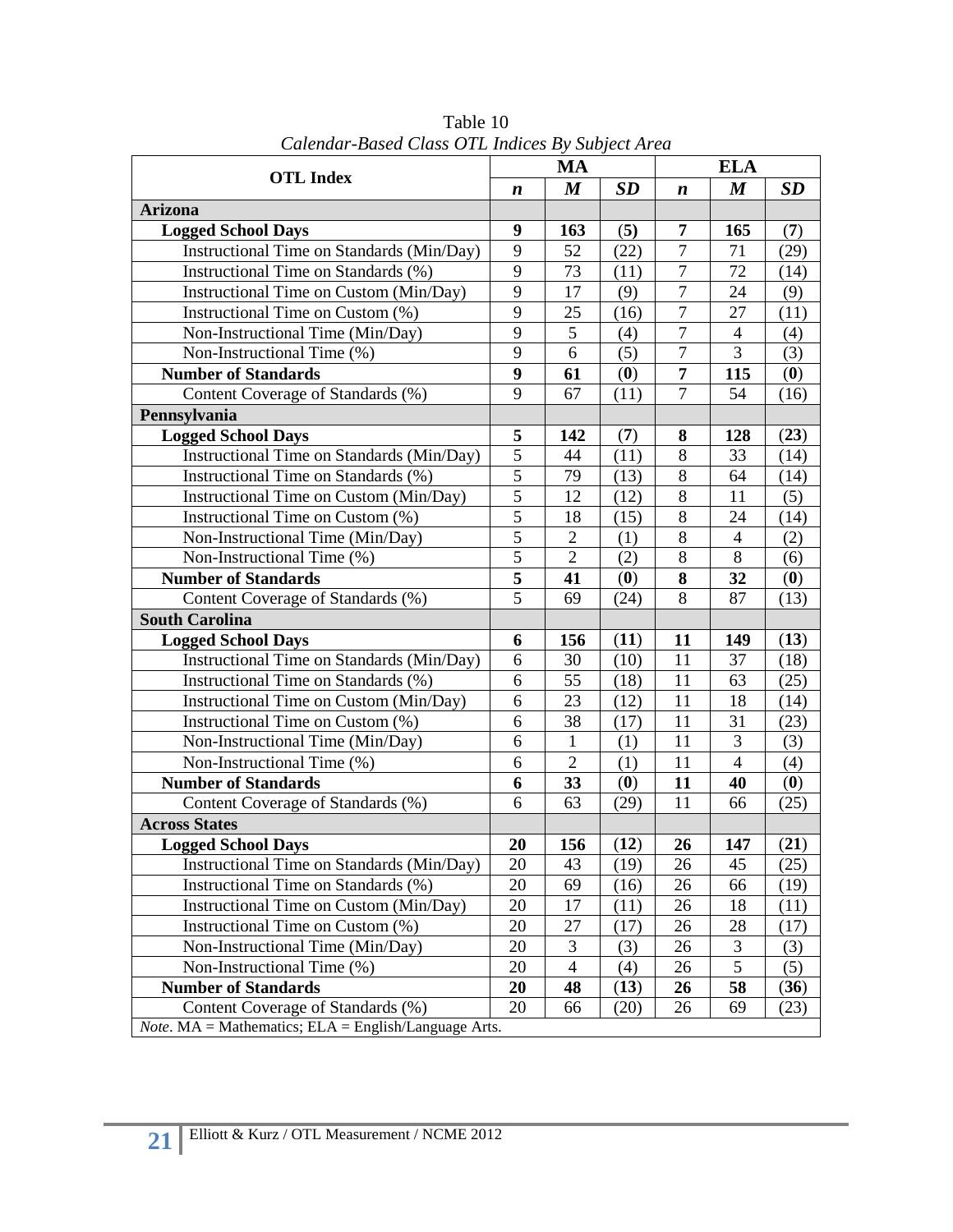The general curriculum featured an average of 53 academic content standards, of which teachers' were able to address approximately 36 (about 68%) during their respective login period. Lastly, a review of the custom skills/activities indicated that the sample of students with disabilities did not receive additional IEP objectives beyond the academic standards of the general curriculum. Upon review, only one objective out of 554 was specifically identified as an IEP objective (logged by a special education teacher) related to fluency and comprehension. Table 10 shows the calendar-based OTL indices broken down for each state by subject area.

|                                                                    |                  | Sample-Day Basea Class OTL Quality malces by Subject Area<br><b>MA</b> |          |                  | <b>ELA</b>       |                         |  |  |
|--------------------------------------------------------------------|------------------|------------------------------------------------------------------------|----------|------------------|------------------|-------------------------|--|--|
|                                                                    | $\boldsymbol{n}$ | $\boldsymbol{M}$                                                       | SD       | $\boldsymbol{n}$ | $\boldsymbol{M}$ | SD                      |  |  |
| <b>Arizona</b>                                                     |                  |                                                                        |          |                  |                  |                         |  |  |
| <b>Logged Sample Days</b>                                          | $\boldsymbol{9}$ | 51                                                                     | 8        | $\overline{7}$   | 50               | $\overline{\mathbf{4}}$ |  |  |
| <b>Cognitive Process Score</b>                                     | $\mathbf{Q}$     | 1.69                                                                   | 0.16     | $\overline{7}$   | 1.82             | 0.10                    |  |  |
| <b>Instructional Practice Score</b>                                | 9                | 1.67                                                                   | 0.08     | $\tau$           | 1.57             | 0.11                    |  |  |
| <b>Grouping Format Score</b>                                       | 9                | 1.27                                                                   | 0.18     | $\overline{7}$   | 1.12             | 0.07                    |  |  |
| Engagement                                                         | 9                | 2.60                                                                   | 0.30     | $\tau$           | 2.63             | 0.27                    |  |  |
| Goal Attainment/Effort                                             | 9                | 2.59                                                                   | 0.29     | $\overline{7}$   | 2.60             | 0.29                    |  |  |
| Pennsylvania                                                       |                  |                                                                        |          |                  |                  |                         |  |  |
| <b>Logged Sample Days</b>                                          | 5                | 40                                                                     | 5        | 8                | 37               | 5                       |  |  |
| <b>Cognitive Process Score</b>                                     | 5                | 1.71                                                                   | 0.17     | 8                | 1.79             | 0.13                    |  |  |
| <b>Instructional Practice Score</b>                                | 5                | 1.70                                                                   | 0.09     | 8                | 1.69             | 0.18                    |  |  |
| <b>Grouping Format Score</b>                                       | 5                | 1.33                                                                   | 0.16     | 8                | 1.14             | 0.12                    |  |  |
| Engagement                                                         | 5                | 2.42                                                                   | 0.22     | 8                | 2.71             | 0.19                    |  |  |
| Goal Attainment/Effort                                             | 5                | 2.36                                                                   | 0.28     | 8                | 2.69             | 0.21                    |  |  |
| <b>South Carolina</b>                                              |                  |                                                                        |          |                  |                  |                         |  |  |
| <b>Logged Sample Days</b>                                          | 6                | 41                                                                     | 6        | 11               | 39               | 13                      |  |  |
| <b>Cognitive Process Score</b>                                     | 6                | 1.67                                                                   | 0.13     | 11               | 1.74             | 0.11                    |  |  |
| <b>Instructional Practice Score</b>                                | 6                | 1.68                                                                   | $0.18\,$ | 11               | 1.49             | 0.25                    |  |  |
| <b>Grouping Format Score</b>                                       | 6                | 1.24                                                                   | 0.20     | 11               | 1.36             | 0.34                    |  |  |
| Engagement                                                         | 6                | 2.52                                                                   | 0.32     | 11               | 2.43             | 0.40                    |  |  |
| Goal Attainment/Effort                                             | 6                | 2.50                                                                   | 0.31     | 11               | 2.43             | 0.40                    |  |  |
| <b>Across States</b>                                               |                  |                                                                        |          |                  |                  |                         |  |  |
| <b>Logged Sample Days</b>                                          | 20               | 45                                                                     | 8        | 26               | 41               | 10                      |  |  |
| <b>Cognitive Process Score</b>                                     | 20               | 1.69                                                                   | 0.14     | 26               | 1.78             | 0.11                    |  |  |
| <b>Instructional Practice Score</b>                                | 20               | 1.68                                                                   | 0.12     | 26               | 1.57             | 0.21                    |  |  |
| <b>Grouping Format Score</b>                                       | 20               | 1.28                                                                   | 0.18     | 26               | 1.23             | 0.26                    |  |  |
| Engagement                                                         | 20               | 2.53                                                                   | 0.28     | 26               | 2.57             | 0.33                    |  |  |
| Goal Attainment/Effort                                             | 20               | 2.50                                                                   | 0.29     | 26               | 2.56             | 0.33                    |  |  |
| <i>Note</i> . $MA = Mathematics$ ; $ELA = English/Language Arts$ . |                  |                                                                        |          |                  |                  |                         |  |  |

Table 11 *Sample-Day Based Class OTL Quality Indices By Subject Area*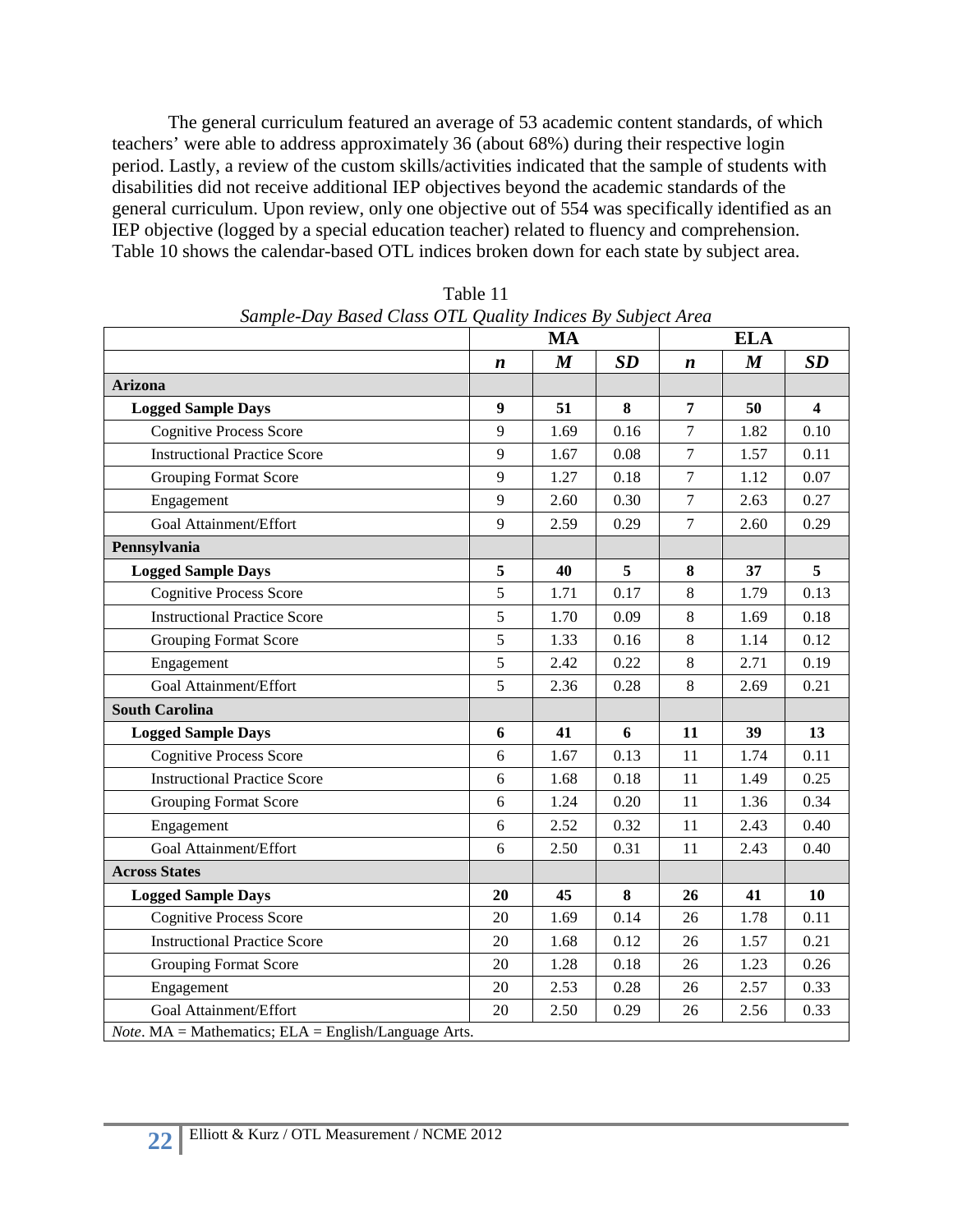On sample days, teachers completed additional information beyond the calendar related to cognitive processes, instructional practices, grouping formats, class engagement, and goal attainment/effort. On average, teachers logged quality-related OTL indices for about 43 school days, or 24% of the school year. To complement the aforementioned calendar-based indices for time and content, Table 11 presents three quality-related summary indices—Cognitive Process Score, Instructional Practice Score, Grouping Format Score—each with a score range between 1.00 to 2.00 for each subject area by state. In addition, Table 11 provides a rating score for perceived class engagement and goal attainment/effort with a score range between 0 and 3. Across states, the summary indices indicate a greater emphasis of high-order thinking skills in ELA than in MA and a greater emphasis of evidence-based practices and *Individual* and *Small Group* grouping formats in MA than in ELA.

# **Convergent and Predictive Validity Evidence for the MyiLOGS OTL Indices**

To provide initial validity evidence for the OTL measurement tool, we examined convergent validity values between the MyiLOGS OTL indices at the class level and the SEC AI index at the class level. In addition, we compared the predictive validity of both measures using their class-based indices to predict average class achievement on the state achievement for the state of Arizona—the only state that provided class-specific achievement data for students in participating classrooms.

*Convergent Validity*. It was hypothesized that the SEC AI index, which quantifies alignment based on a match of topic and cognitive demand between teacher instruction and state standards, should correlate differentially with the various OTL indices from MyiLOGS. Given that SEC does not account for instructional time, the correlations between the content- and quality-based OTL indices and the AI were hypothesized to exceed the correlations between the time-based OTL indices and the AI. In addition, the correlations between both measures were hypothesized to range between .15 and .30. The AI averages ranged between .14 and .16 with an average of .16 across states.

The difference in alignment between classroom instruction and state content standards for general and special education classrooms was statistically not significant  $(p > .05)$  with a medium effect size of  $d = .44$ . On average, alignment was lower in special education classrooms (.15) than in general education classrooms (.17).

None of the correlations between class-based OTL indices from MyiLOGS and the SEC AI were statistically significant ( $p > .05$ ). We also examined scatterplots for the SEC AI and three OTL indices: *Time on Standards (Min/Day)*, *Content Coverage (%)*, and the *Cognitive Process Score*. None of the scatterplots displayed a clear relation between the SEC AI and the respective OTL indices. Based on these results, the two measurement tools provide indices that do not appear to be related.

*Predictive Validity*. For the Arizona subsample, state personnel provided class averages of the 2010-2011 AIMS state test for each class logged by a participating teacher. The subsample featured a total of 16 classes, which consisted exclusively of general education classrooms (three of which featured a general and special education co-teaching pair). The correlations between the SEC AI and time, content, and quality-related OTL indices are in Table 12. First, the bivariate correlation between the SEC AI and class achievement was statistically significant with  $r = -0.53$ . As such, the AI accounted for about 28% of the variance in average class achievement. For this sample, the negative relation indicates that a higher AI corresponded with a lower average class achievement. With respect to the MyiLOGS measurement tool, one time-based and two quality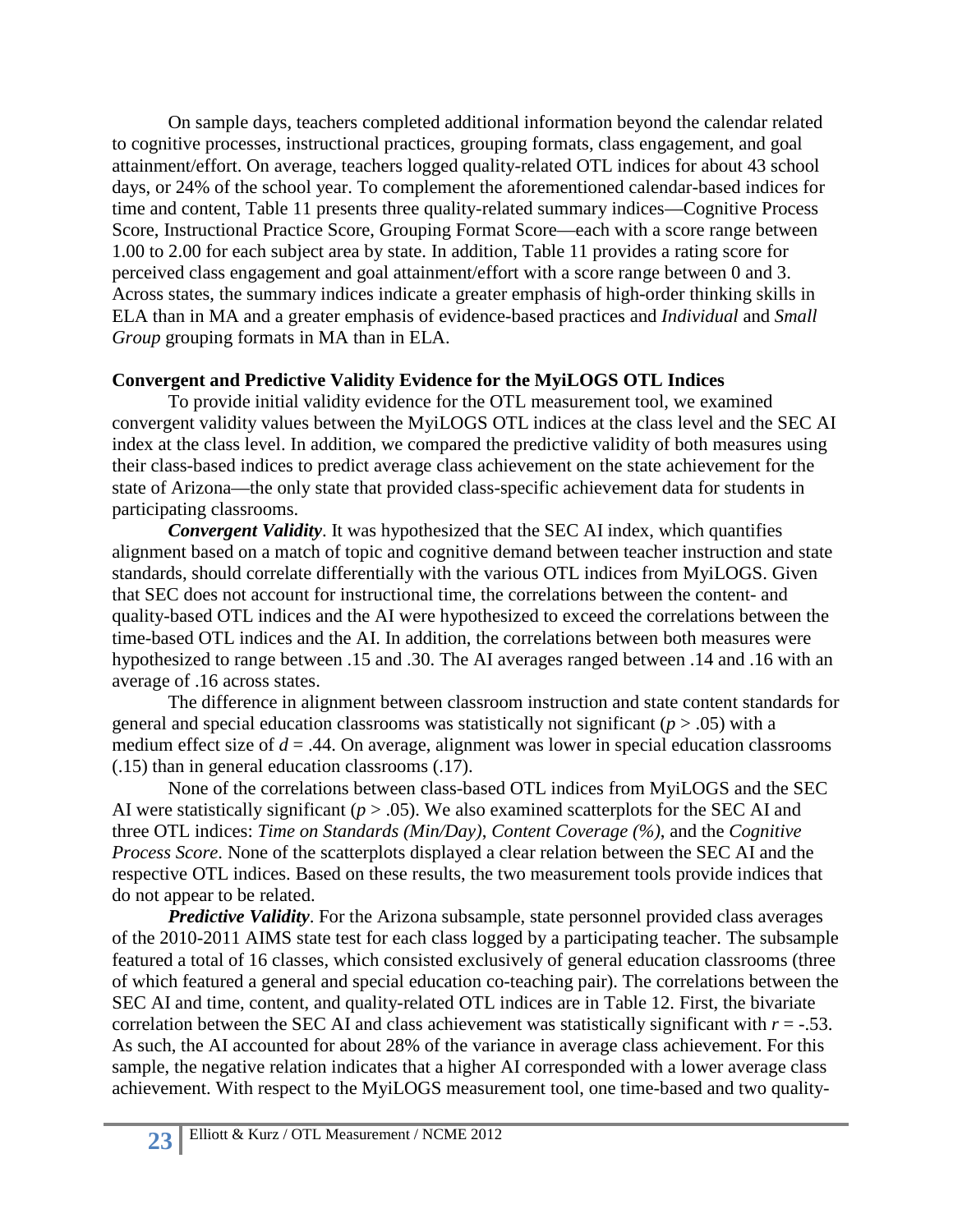related OTL indices were related to average class achievement. Second, the bivariate correlation between the *Time on Standards* and class achievement was statistically significant with *r* = .56. As such, the *Time on Standards* index accounted for about 31% of the variance in average class achievement. For this sample, the positive relation indicates that more instructional time dedicated to the state-specific standards was associated with higher average class achievement. Third, the bivariate correlation between the *Cognitive Process Score* and class achievement was statistically significant with  $r = .64$ . As such, the AI accounted for about 41% of the variance in average class achievement. For this sample, the positive relation indicates that a greater emphasis of higher-order cognitive processes was associated with higher average class achievement. Fourth, the bivariate correlation between the *Grouping Format Score* and class achievement was statistically significant with  $r = -0.71$ . As such, the AI accounted for about 50% of the variance in average class achievement. For this sample, the negative relation indicates that a greater emphasis of individual and small group formats was associated with lower average class achievement. Based on the current result, the expected convergent validity between the SEC AI and MyiLOGS OTL indices could not be corroborated.

| Corretations between SEC and in fillogs OTL mattes and Class Atmerement Averages |                                               |  |  |  |  |
|----------------------------------------------------------------------------------|-----------------------------------------------|--|--|--|--|
| <b>Index</b>                                                                     | 2010-2011 Average<br><b>Class Achievement</b> |  |  |  |  |
| <b>SEC</b> Alignment Index                                                       | $-.53$ <sup>*</sup>                           |  |  |  |  |
| Instructional Time on Standards (Min/Day)                                        | $.56*$                                        |  |  |  |  |
| Instructional Time on Standards (%)                                              | .06                                           |  |  |  |  |
| Instructional Time on Custom (Min/Day)                                           | .49                                           |  |  |  |  |
| Non-Instructional Time (Min/Day)                                                 | $-.04$                                        |  |  |  |  |
| Non-Instructional Time (%)                                                       | $-.32$                                        |  |  |  |  |
| Content Coverage of Standards (%)                                                | $-.30$                                        |  |  |  |  |
| <b>Cognitive Process Score</b>                                                   | $.64***$                                      |  |  |  |  |
| <b>Instructional Practice Score</b>                                              | $-.34$                                        |  |  |  |  |
| Grouping Format Score                                                            | $-.71***$                                     |  |  |  |  |
| <i>Note.</i> N = 16. $p \le 0.05$ ; $p \le 0.01$ .                               |                                               |  |  |  |  |

Table 12 *Correlations between SEC and MyiLOGS OTL Indices and Class Achievement Averages*

## **Relations between Student-Based OTL Indices and Student Achievement**

The Arizona subsample was used to examine the extent to which student-based OTL indices were predictive of student achievement on the end-of year state test. Given that previous research has supported the relation between time, content, and quality-related OTL indices and student achievement, the following OTL indices were entered into the model: (a) *Time on Standards (Min/Day)*; (b) *Time on Custom (Min/Day)*; (c) *Non-Instructional Time (Min/Day)*, (d) *Content Coverage (%)*; (e) *Cognitive Process Score*; (f) *Instructional Practice Score*; and (g) *Grouping Format Score*. The time, content, and quality-related OTL indices were each entered as a set. Any non-significant predictors were removed prior to the next step. The order for the respective steps was based on prior research. The only student-based time index that showed a statistically significant relation with student achievement was *Time on Custom* (i.e., average amounts of minutes dedicated to custom skills/activities per day) with  $R^2 = .24$ .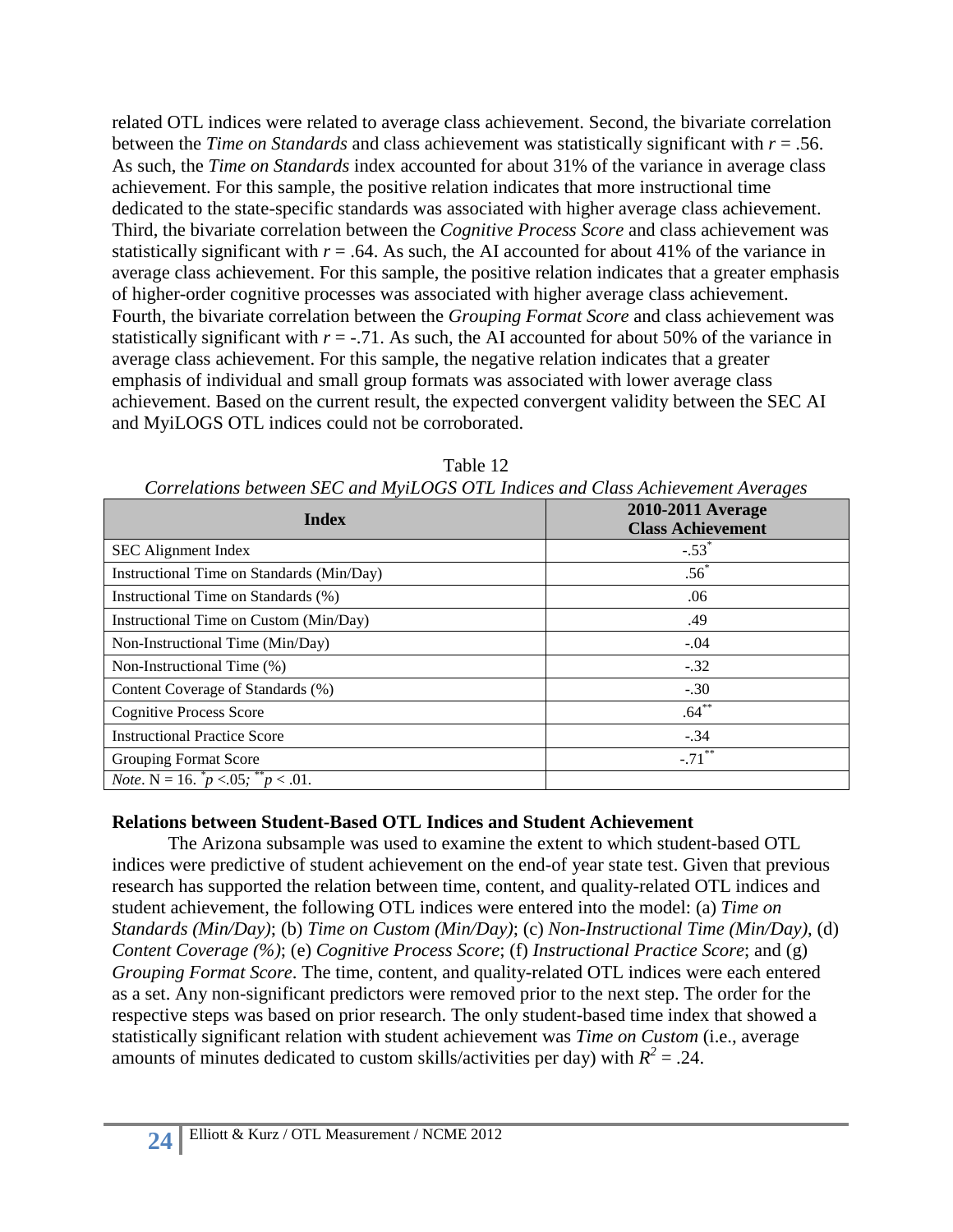| <b>Variable</b>                     | $\boldsymbol{B}$ | $\circ$ J<br><b>SEB</b> | $\beta$ | $R^2$ | $\Delta R^2$ |
|-------------------------------------|------------------|-------------------------|---------|-------|--------------|
| Step 1                              |                  |                         |         | .62   | .62          |
| Prior Achievement                   | 0.76             | 0.11                    | $0.79*$ |       |              |
| Step 2                              |                  |                         |         | .64   | .02          |
| Prior Achievement                   | 0.70             | 0.13                    | $0.73*$ |       |              |
| Time on Standards (Min/Day)         | 0.00             | 0.37                    | 0.00    |       |              |
| Time on Custom (Min/Day)            | 0.46             | 0.51                    | 0.13    |       |              |
| Non-Instructional Time (Min/Day)    | 0.20             | 0.40                    | 0.06    |       |              |
| Step 3                              |                  |                         |         | .63   | $-.01$       |
| Prior Achievement                   | 0.79             | 0.11                    | $0.83*$ |       |              |
| Content Coverage (%)                | 0.54             | 0.50                    | 0.13    |       |              |
| Step 4                              |                  |                         |         | .63   | .00          |
| Prior Achievement                   | 0.78             | 0.14                    | $0.81*$ |       |              |
| <b>Cognitive Process Score</b>      | 9.17             | 42.17                   | 0.03    |       |              |
| <b>Instructional Practice Score</b> | 36.75            | 55.37                   | 0.09    |       |              |
| <b>Grouping Format Score</b>        | 2.26             | 37.30                   | 0.01    |       |              |
| <b>Final Model</b>                  |                  |                         |         | .62   |              |
| Prior Achievement                   | 0.76             | 0.11                    | $0.79*$ |       |              |
| <i>Note.</i> $p < .05$ .            |                  |                         |         |       |              |

Table 13 *Hierarchical Regression Analysis Summary for Student-Based OTL Indices Predicting Student Achievement Controlling for Prior Achievement*

The results for the same student-based OTL indices predicting student achievement while controlling for prior achievement for all three steps including the final model is presented in Table 13. The results indicated that none of the student-based OTL indices exhibited a statistically significant relation with student achievement controlling for students' prior achievement, which accounted for  $R^2 = .62$ .

### **Discussion**

This study investigated initial validity evidence for a new tool for measuring the extent to which students have the opportunity to learn the intended curriculum as measured by instructional indicators of the enacted curriculum. The development of this teacher self-report measure advanced traditional teacher logging approaches by embedding logs into teachers' ongoing daily instructional practice. In combination with a sampling approach related to gathering additional details on aspects of instructional quality, the newly developed daily teacher log OTL measure permitted the establishment of a heretofore unavailable record of continuous teacher self-report data across the school year on OTL indices at both the class and student level.

We provided evidence that teachers could be trained to use MyiLOGS with a high degree of procedural fidelity and good reliability and provided descriptive statistics on the time, content, and quality instruction indices for the teachers across five or more months of classroom instruction. With respect to time, teachers reported on three time-based indices: (a) instructional time on state-specific standards (*Time on Standards*), (b) instructional time on custom skills/activities (*Time on Custom*), and (c) non-instructional time (*Non-Instructional Time*). With respect to content, teachers reported on the specific academic standards they covered during the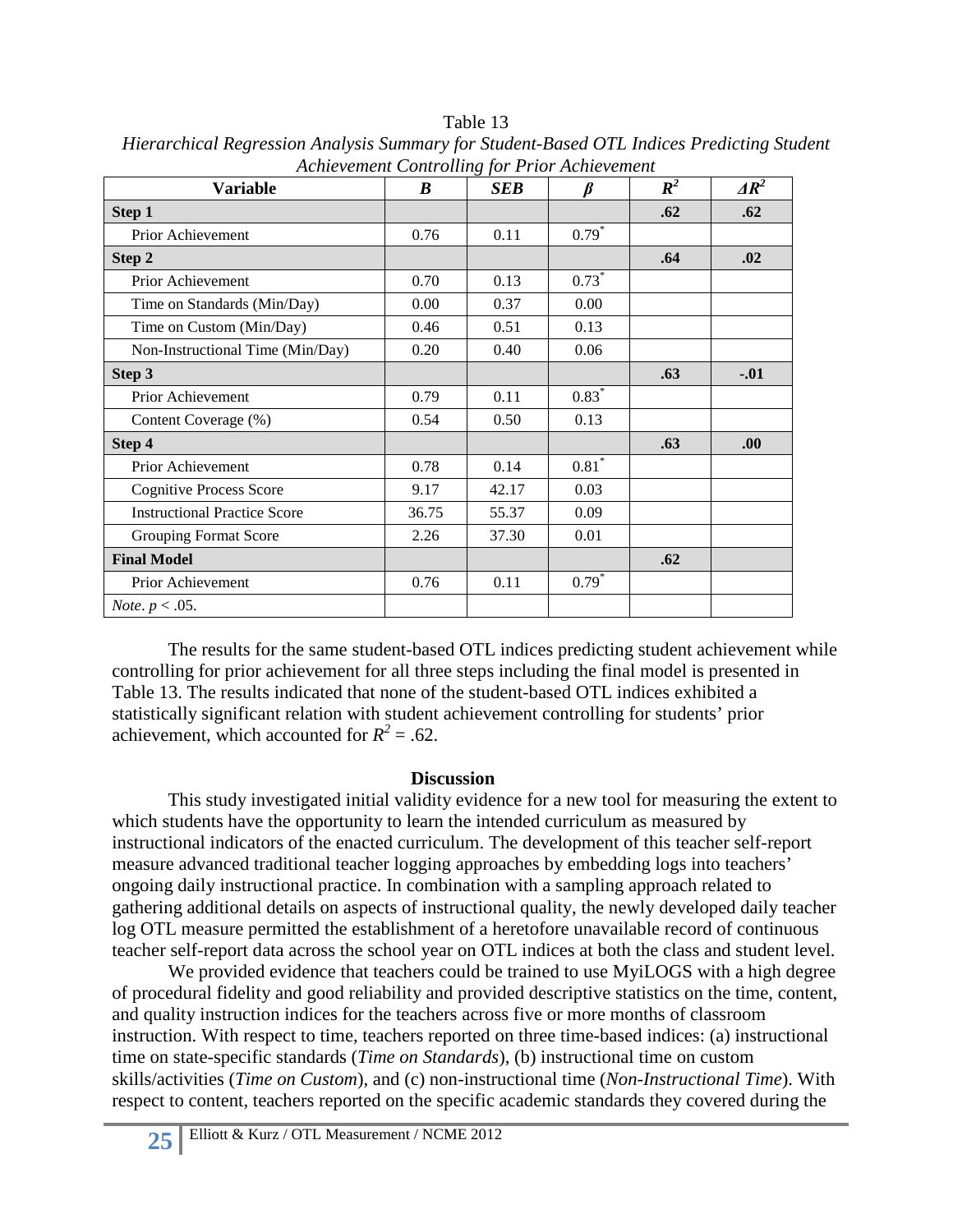course of the study. The calculated content-based index is the percentage of content standards addressed (*Content Coverage*). With respect to instructional quality, teachers reported on time emphases along different cognitive processes, instructional practices, and grouping formats. In addition, teachers rated class engagement and class goal attainment/effort. All OTL indices used to address our first validity evidence question were based on the class level. This represents the traditional view of OTL, which treats the teacher's instructional provision of the enacted curriculum as universal and undifferentiated.

Based on website user statistics, teachers applied the concurrent logging approach as instructed, logging their daily classroom instruction, on average, 2.4 times a week covering, on average, about 151 school days, or 84% of the school year. With respect to basic time and content frameworks, teachers within and between states demonstrated a great deal of variation both in terms of allocated class time and the number of academic standards for each subject area. Across states and subject areas, the allocated class time ranged between 25 and 150 minutes and the number of academic content standards covered ranged between 32 and 115. Within these basic frameworks of allocated class time and number of content standards, teachers further varied in the extent to which they dedicated instructional time to the content standards and different custom skills, as well as the extent to which allocated time was non-instructional (e.g., transitions, announcements). Irrespective of the large standard deviations, the average percentage-based indices across states were similar for MA and ELA with 69% and 66% for *Time on Standards*, 27% and 28% for *Time on Custom*, 4% and 5% for *Non-Instructional Time*, as well as 66% and 69% for *Content Coverage*, respectively.

With respect to OTL indices for instructional quality, teachers completed additional information on cognitive processes, instructional practices, grouping formats, class engagement, and goal attainment/effort. Based on summary data across states, subject-specific differences in OTL indices were noted along the *Cognitive Process*, *Instructional Practice*, and *Grouping Format* scores. These summary indices indicated a greater emphasis of high-order thinking skills in ELA than in MA, a greater emphasis of evidence-based practices in MA than in ELA, and a greater emphasis of alternative grouping formats in MA than in ELA. None of these general trends, however, represented statistically significant differences based on this sample.

Subsequent descriptions of total time allocations across the different cognitive process, instructional practices, and grouping formats indicated that across states, the most emphasized cognitive processes were *Understand/Apply*. The *Remember* process was more prevalent in MA than in ELA, and the *Create* process more prevalent in ELA than in MA. Both findings appear reasonable given the large number of memorizable MA facts and the ability for ELA teachers to utilize the *Create* process during composition tasks. With respect to instructional practices, *Independent Practice* represented the most commonly emphasized practice among available choice across both subject areas. Moreover, *Direct Instruction* and *Assessed Student Knowledge* followed *Independent Practice* as the second and third order of emphasis across subject areas. Lastly, *Whole Class* was the most commonly emphasized grouping format across subject areas. Conversely, *Small Group* represented the least commonly emphasized grouping format across subjects.

To provide initial validity evidence for the OTL measurement tool, we examined convergent validity values between the MyiLOGS OTL indices at the class level and the SEC AI index at the class level. The SEC AI has been previously identified as an OTL proxy (e.g., Kurz et al., 2010; Porter, 2002) although it is first and foremost an alignment measure. With it, low alignment can be function of misalignment among topics covered, cognitive demands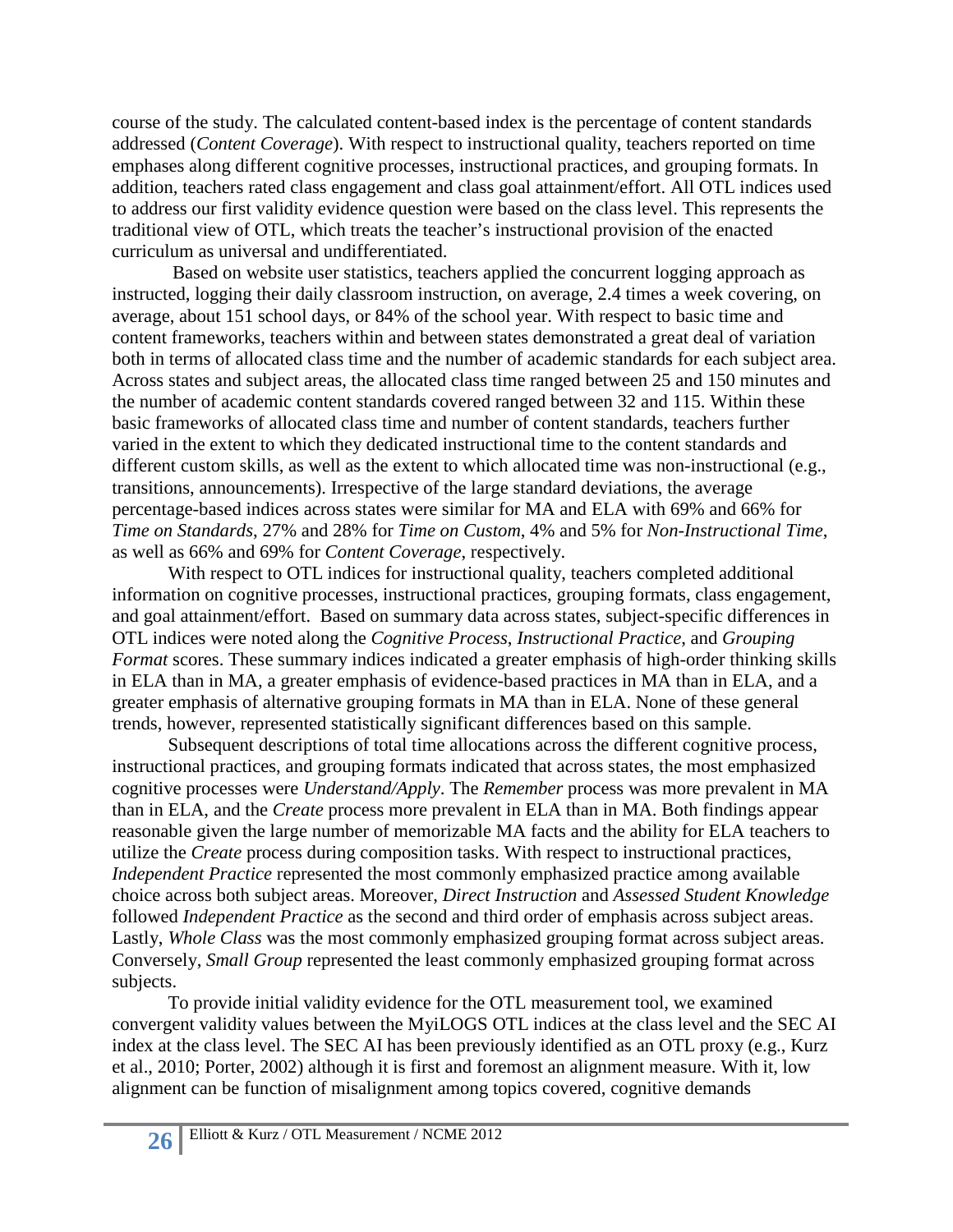emphasized, or both. The results of this study indicated that MyiLOGS and the SEC did not measure the same construct, thus reinforcing that the SEC is primarily a measure of alignment, while MyiLOGS appears to measure aspects of instruction that are different from alignment.

In addition, we compared the predictive validity of both MyiLOGS and the SEC using their class-based indices to predict average class achievement on the state achievement for the state of Arizona—the only state that provided class-specific achievement data for students in participating classrooms. Despite low power, the results indicated several statistically significant correlations with medium effect sizes. Three class-based MyiLOGS indices showed statistically significant relations with class achievement: *Time on Standards*, the *Cognitive Process Score*, and the *Grouping Format Score*. First, the average amount of minutes per day dedicated to the state-specific standards had a positive relation with class achievement with a medium effect size. Second, a greater emphasis on high-order thinking skills correlated positively with class achievement also with a medium effect size. Third, a greater emphasis on small group and individual grouping formats correlated negatively with class achievement with a medium negative effect size. The latter finding is also surprising given prior research indicating a positive relation between achievement and grouping formats other than whole class (e.g., Elbaum et al., 2000). In addition, this finding cannot be attributed to class type—the prevalence of alternative grouping formats in special education classroom, which may further coincide with lower academic achievement—because the Arizona subsample was entirely comprised of general education classrooms. For the SEC, the AI was negatively correlated with class achievement. This finding is surprising given prior research findings, which have supported a positive relation between the AI and student achievement (e.g., Kurz et al., 2010; Smithson & Collares, 2007). An important difference between this subsample and samples in other predictive studies such as the ones in Kurz et al. (2010) is the sample's sensitization to their daily instructional practices. That is, teachers in this study reviewed their daily instruction several times a week for up to eight months prior to taking the SEC's annual survey.

Further examination of the relation between student-based OTL indices and individual student achievement for the Arizona subsample revealed that without controlling for prior achievement, instructional time on custom skill/activities (*Time on Custom*) was the only student-based OTL index that exhibited a positive relation with student achievement accounting for about 24% of the variance. This finding is surprising in the context of a non-significant finding for *Time on Standards*. That is, one would expect that more instructional time on the state-specific standards be related to higher achievement based on an assessment that covers those standards—rather than an index related to instructional time on objectives/activities outside the standards. However, as noted previously, many teachers logged review activities and technology-based elements of their lesson under *Time on Custom*. As such, it is very likely that *Time on Custom* reflected *additional* time on standards-based instruction rather than instructional time unrelated to the general curriculum standards.

## **Limitations**

In general, the study's results were based on a relatively small volunteer sample across states, subject areas, and class types. As such, these initial OTL results lack generalizability. In addition, the missing achievement data from the states of Pennsylvania and South Carolina significantly limited the predictive findings related to student achievement.

The study findings are also subject to limitations due to several unconfirmed assumptions and methodological challenges. With respect to assumptions, the following ones remain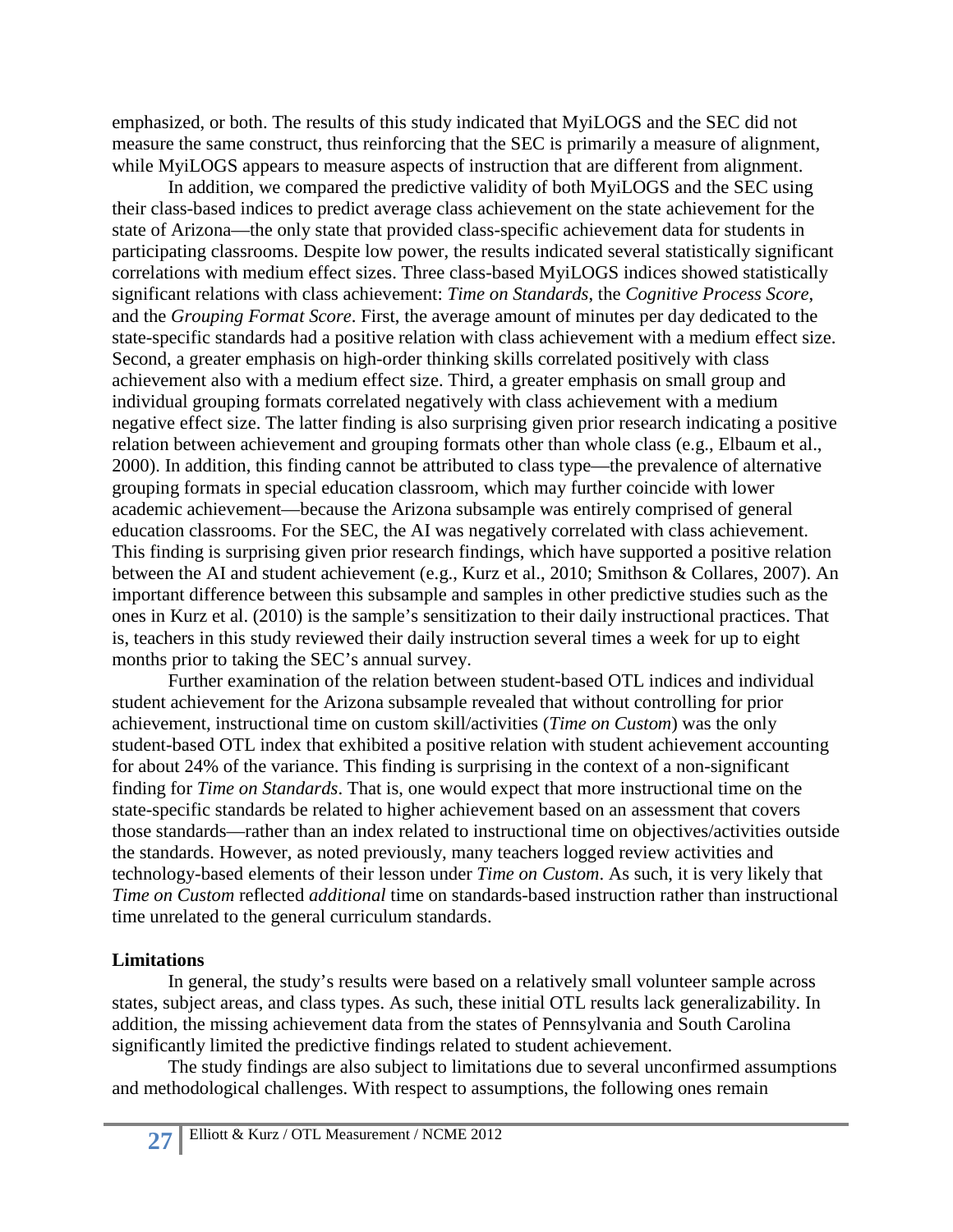unconfirmed: (a) the state tests used for determining the relation between OTL and achievement were aligned with the state-specific standards and exhibited instructional sensitivity; and (b) the intended curriculum for students with disabilities was congruent with the general curriculum standards applicable to students without disabilities. A violation of the first assumption related to alignment could have led to underestimation of the relation between the various OTL indices and student achievement. Given that most OTL indices in this study were based on the state-specific general curriculum standards, a strong relation between these indices and achievement cannot be expected, if the respective state tests are not well aligned with the standards used to determine OTL. In addition, we have no evidence of instructional sensitivity for the respective state tests. That is, the extent to which the state assessments were sensitive to differences in instruction remains unclear. Low instructional sensitivity could result in test scores that cannot fully reflect differences in OTL. Consequently, the presumed relation between OTL and achievement could be underestimated.

A violation of the second assumption could limit the extent to which the conclusions are related to students' opportunity to learn the *intended curriculum*. As noted at the outset of this article, the intended curriculum for students with disabilities is dually determined by both the general curriculum and additional IEP objectives. The current conclusion based on students' opportunity to learn the intended curriculum assumes that teachers accurately logged all applicable IEP objectives. Based on the current results, it appears that students' intended curriculum overlapped entirely with the general curriculum standards. Given that students in the participating states were expected to have standards-based IEPs this assumption is logical, but was never directly confirmed through an actual review of the target students' IEPs. The findings therefore may under-represent students' intended curricula. In other words, the current findings may be a more accurate description of students' opportunity to learn the general curriculum.

A final limitation stems for two methodological challenges related to the observation system. Given the possibility that a teacher can address all cognitive processes and instructional practices in one lesson, the observation protocol allowed any categories that were neither reported by the teacher nor observed by the observer to be counted as an agreement. This convention may have contributed to inflated agreement percentages in certain cases. A second methodological challenge of the observation system was the varying cell sizes by which agreement percentages were calculated. Depending on the number of standards/objectives per lesson, the possible number of agreements/disagreements varied from teacher to teacher. This prevented the application of alternative agreement statistics such a Kappa, which could have accounted for chance agreement.

### **Implications for Practice and Future Research**

A major implication for both practice and research lies in the development of the applied OTL measurement tool, MyiLOGS, which was used successfully to collect data on a range of instructional indices related to time, content, and quality. Specifically, we provided evidence to support the feasibility, usability, and promise of MyiLOGS and its training and follow-up procedures for measuring OTL at class and student level. As such, large-scale research on OTL including normative studies as well as subgroup-specific investigations can be launched.

A second implication for practice lies in the remediation of potential OTL gaps through the development of teacher-level interventions. The findings of this study have demonstrated feasibility, usability, and promise of using an online technology such as MyiLOGS for purposes of concurrent teacher logging of OTL indices at the class and student level. Therefore, the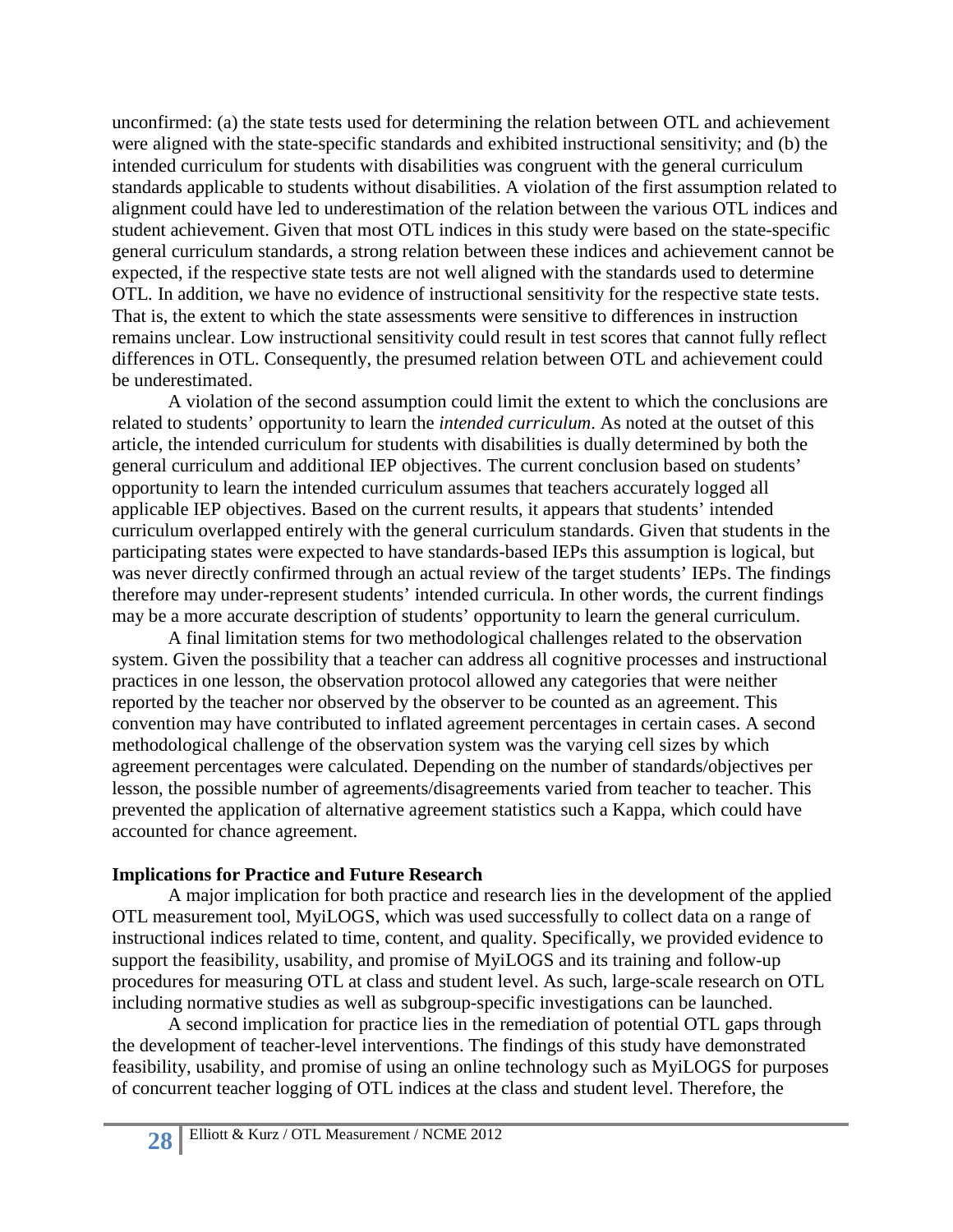collected data can be used to provide teachers with ongoing feedback about aspects of their classroom instruction. Given the established effects of self-recording and self-monitoring on behavior change (Elliott & Gresham, 2008), the recording and review of one's personal OTL data have the potential to induce change—especially if considered in the context of instructional coaching. Future research on the formative aspects of OTL, especially in conjunction with student outcomes data, appears to be particularly salient, because it would allow teachers to use data on instructional inputs, processes, and outcomes for informing instruction.

## **Conclusions**

The majority of findings of this study are unique, because no investigator has previously reported a study where OTL data were continuously collected and analyzed along all three instructional dimensions—time, content, and quality—at the class and student level for a large portion of the school year. The evidence collected with MyiLOGS by teachers substantiated that: (a) teachers can be trained to criterion within 4-hour to report reliably on various OTL indices based on instructional scenarios at the class and student level; (b) teachers can be supported to maintain high procedural fidelity logging various OTL indices at the class and student level across the duration of a school year; and (c) teachers' concurrent log data provided a valid account of their classroom instruction based on agreement percentages between teachers and independent observers. The results of the classroom observations indicated that two independent observers were able to achieve high agreements across both observation categories and teachers and observers generally had lower agreements for cognitive processes than instructional practices. The current findings do support the conclusion that the teacher self-report data from MyiLOGS provides a rich picture and reliable account of opportunities to learn in middle school classrooms across several states.

## **Footnote**

<sup>1</sup>The Modified Alternate Assessment Participation Screening (MAAPS) project addresses federal regulations, which note that participation in alternate assessments based on modified achievement standards (AA-MAS) is, in part, dependent on a student's failure to reach gradelevel proficiency despite access to "appropriate instruction" (U.S. Department of Education, 2007; Award # S368A090006). In the context of MAAPS, the concept of OTL is used to circumscribe appropriate instruction and its measurement is intended to support IEP teams in a data-driven placement decision.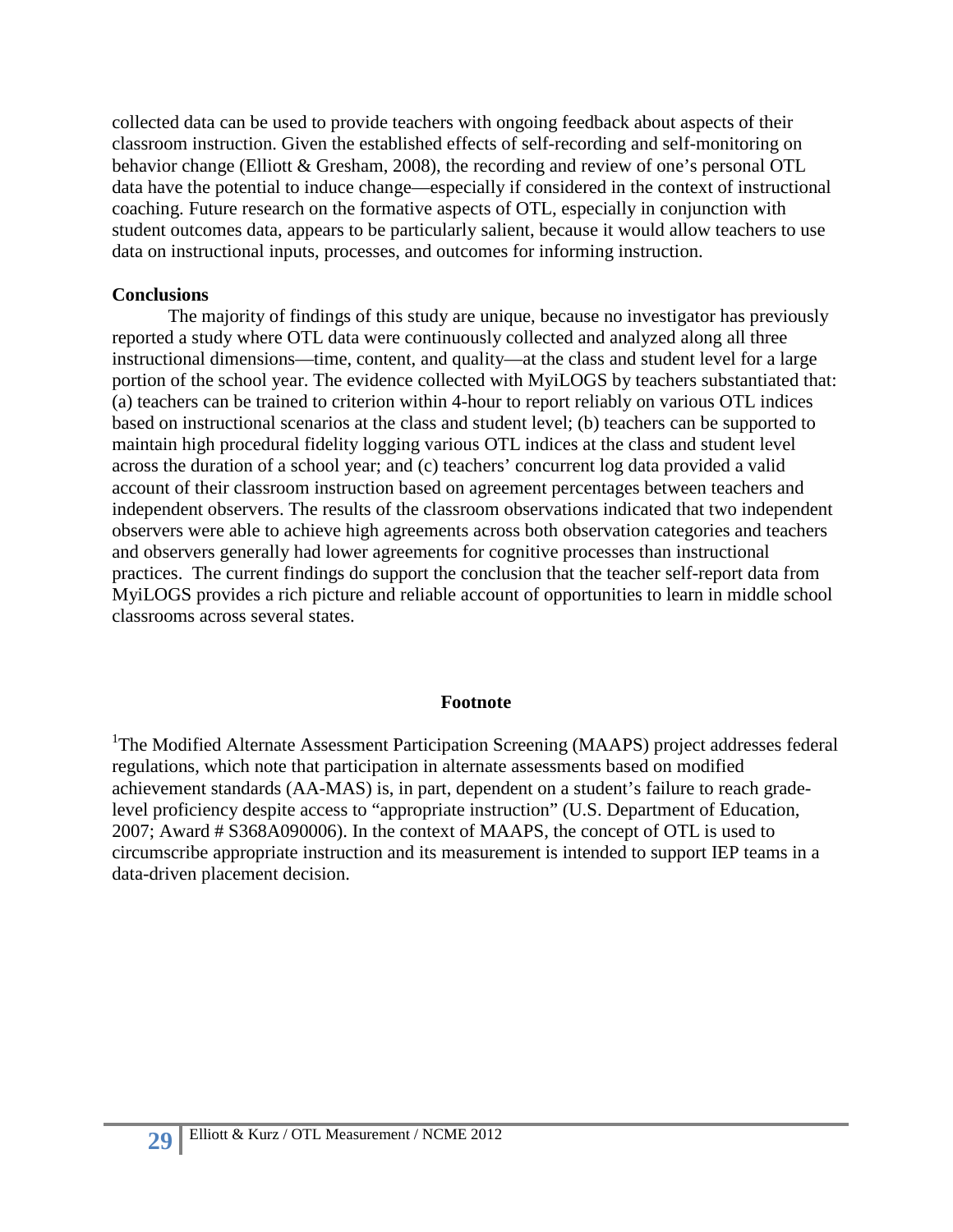### **References**

Abedi, J., Courtney, Leon, & Azzam (2006).

Aguirre-Munoz (2006)

- American Educational Research Association, American Psychological Association, & National Council on Measurement in Education. (1999). *Standards for educational and psychological testing*. Washington, DC: American Educational Research Association.
- Anderson, L. W. (1986). Opportunity to learn. In T. Husén & T. Postlethwaite (Eds.), *International encyclopedia of education: Research and studies*. Oxford, UK: Pergamon.
- Anderson, L. W. (2002). Curricular alignment: A re-examination. *Theory into Practice*, *41*(4), 255-260.
- Brophy, J., & Good, T. L. (1986). Teacher behavior and student achievement. In M. C. Wittrock (Ed.), *Handbook of Research on Teaching* (3rd ed., pp. 328-375). New York: Macmillian.
- Burns, M. K., & Ysseldyke, J. E. (2009). Reported prevalence of evidence-based instructional practices in special education. *Journal of Special Education*, *43*(1), 3-11.
- Camburn, E., & Barnes, C. A. (2004). Assessing the validity of a language arts instruction log through triangulation. *Elementary School Journal*, *105*(1), 49-73.
- Connor, C. M., Morrison, F. J., Fishman, B. J., Ponitz, C. C., Glasney, S., Underwood, P. S., Piasta, S. B., et al. (2009). The ISI classroom observation system: Examining the literacy instruction provided to individual students. *Educational Researcher*, *38*(2), 85-99.
- Croninger, R. G., & Valli, L. (2009). "Where is the action?" Challenges to studying the teaching of reading in elementary classrooms. *Educational Researcher*, *38*(2), 100-108.
- D'Agostino, J. V., Welsh, M. E., & Corson, N. M. (2007). Instructional sensitivity of a state's standards-based assessment. *Educational Assessment*, *12*(1), 1-22.
- Elbaum, B., Vaughn, S., Hughes, M., T. Moody, S. W., & Schumm, J. S. (2000). How reading outcomes for students with learning disabilities are related to instructional grouping formats: A meta-analytic review. In R. Gersten, E. P. Schiller, & S. Vaughn (Eds.), *Contemporary special education research: Syntheses of the knowledge base on critical instructional issues* (pp. 105-135). Mahwah, NJ: Lawrence Erlbaum.
- Elliott, S. N., & Gresham, F. M. (2008) Social skills improvement system. San Antonio, TX: Pearson.
- Gersten, R., Chard, D. J., Jayanthi, M., Baker, S. K., Morphy, P., & Flojo, J. (2009). Mathematics instruction for students with learning disabilities: A meta-analysis of instructional components. *Review of Educational Research*, *79*(3), 1202-1242.
- Herman, J. L., & Abedi, J. (2004). *Issues in assessing English language learners' opportunity to learn mathematics* (CSE Report No. 633). Los Angeles, CA: Center for the Study of Evaluation, National Center for Research on Evaluation, Standards, and Student Testing.
- Herman, J. L., Klein, D. C., & Abedi, J. (2000). Assessing students' opportunity to learn: Teacher and student perspectives. *Educational Measurement: Issues and Practice*, *19*(4), 16-24.
- Individuals with Disabilities Education Act Amendments of 1997, 20 U.S.C. §§ 1400 *et seq.*
- Individuals with Disabilities Education Improvement Act of 2004, (amending 20 U.S.C. §§ 1400 *et seq.*)
- Jackson, P. W. (1990). *Life in Classrooms*. Teachers College Press.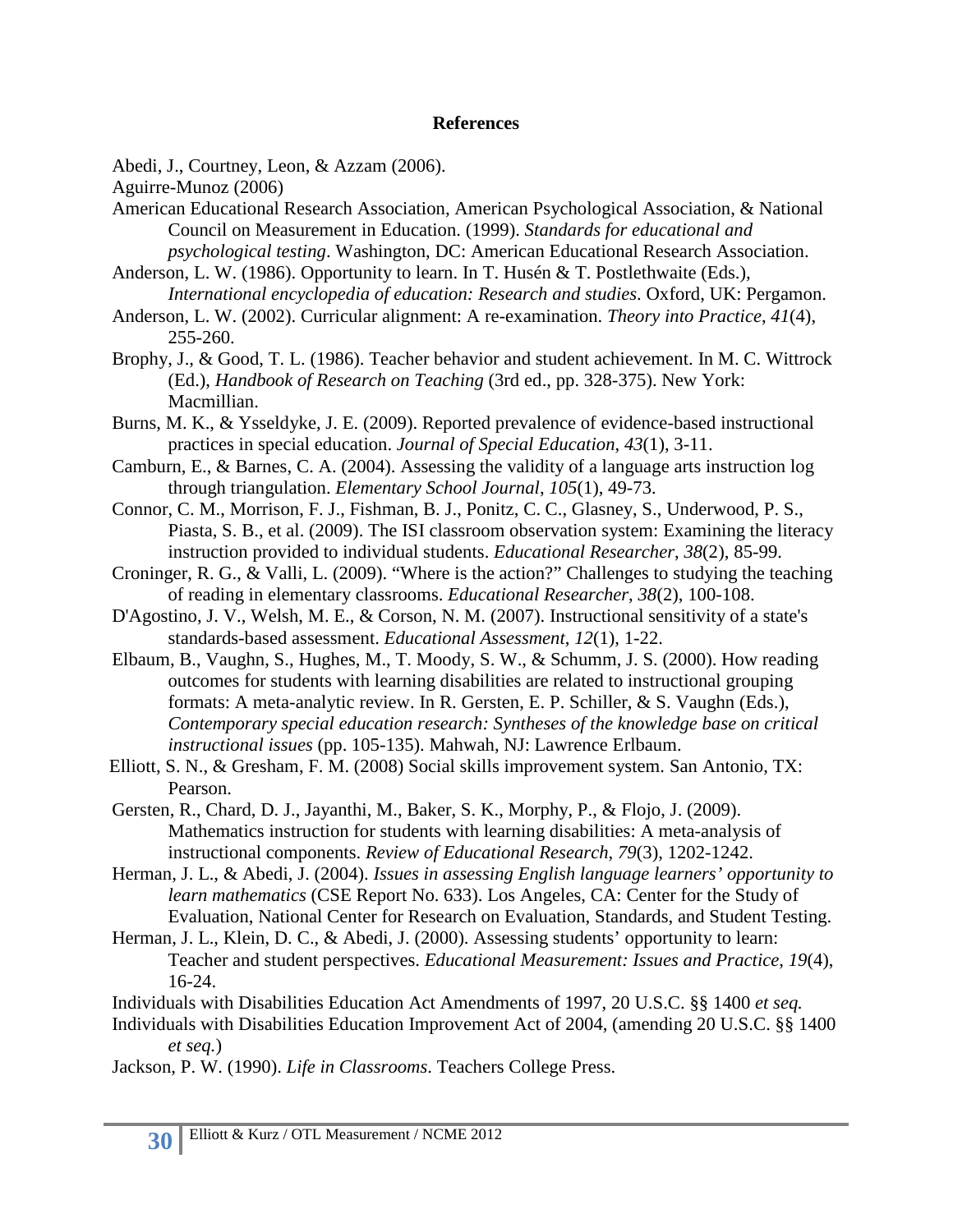- Karger, J. (2005). *Access to the general education curriculum for students with disabilities: A discussion of the interrelationship between IDEA and NCLB*. Wakefield, MA: National Center on Accessing the General Curriculum.
- Kurz, A. (2011). Access to what should be taught and will be tested: Students' opportunity to learn the intended curriculum. In S. N. Elliott, R. J. Kettler, P. A. Beddow, & A. Kurz (Eds.), *The handbook of accessible achievement tests for all students: Bridging the gaps between research, practice, and policy*. New York: Springer.
- Kurz, A., & Elliott, S. N. (2011). Overcoming barriers to access for students with disabilities: Testing accommodations and beyond. In M. Russell (Ed.), *Assessing students in the margins: Challenges, strategies, and techniques* (pp. 31-58). Charlotte, NC: Information Age Publishing.
- Kurz, A., Elliott, S. N., & Shrago, J. S. (2009). MyiLOGS: My instructional learning opportunities guidance system*.* Nashville, TN: Vanderbilt University.
- Kurz, A., Elliott, S. N., Wehby, J. H., & Smithson, J. L. (2010). Alignment of the intended, planned, and enacted curriculum in general and special education and its relation to student achievement. *Journal of Special Education*, *44*(3), 1-20.
- Martone, A., & Sireci, S. G. (2009). Evaluating alignment between curriculum, assessment, and instruction. *Review of Educational Research*, *79*(4), 1332-1361.
- McDonnell, L. M. (1995). Opportunity to learn as a research concept and a policy instrument. *Educational Evaluation and Policy Analysis*, *17*(3), 305-322.
- No Child Left Behind Act of 2001, 20 U.S.C. §§ 6301 *et seq*.
- O'Sullivan, P. J., Ysseldyke, J. E., Christenson, S. L., & Thurlow, M. L. (1990). Mildly handicapped elementary students' opportunity to learn during reading instruction in mainstream and special education settings. *Reading Research Quarterly*, *25*(2), 131-146.
- Pianta, R. C., & Hamre, B. K. (2009). Conceptualization, measurement, and improvement of classroom processes: Standardized observation can leverage capacity. *Educational Researcher*, *38*(2), 109-119.
- Porter, A. C. (1991). Creating a system of school process indicators. *Educational Evaluation and Policy Analysis*, *13*(1), 13-29.
- Porter, A. C. (1995). The uses and misuses of opportunity-to-learn standards. *Educational Researcher*, *24*(1), 21-27.
- Porter, A. C. (2002). Measuring the content of instruction: Uses in research and practice. *Educational Researcher*, *31*(7), 3-14.
- Porter, A. C., & Smithson, J. L. (2001). Are content standards being implemented in the classroom? A methodology and some tentative answers. In S. Fuhrman (Ed.), *From the Capitol to the classroom: Standards-based reform in the states*. *One Hundredth Yearbook of the National Society for the Study of Education* (pp. 60-80). Chicago: University of Chicago Press.
- Porter, A. C., Kirst, M. W., Osthoff, E. J., Smithson, J. L., & Schneider, S. A. (1993). *Reform up close: An analysis of high school mathematics and science classrooms* (Final Report). Madison, WI: University of Wisconsin, Wisconsin Center for Education Research.
- Roach, A. T., Niebling, B. C., & Kurz, A. (2008). Evaluating the alignment among curriculum, instruction, and assessments: Implications and applications for research and practice. *Psychology in the Schools*, *45*(2), 158-176.
- Rogosa, D., Floden, R., & Willett, J. B. (1984). Assessing the stability of teacher behavior. *Journal of Educational Psychology*, *76*(6), 1000-1027.